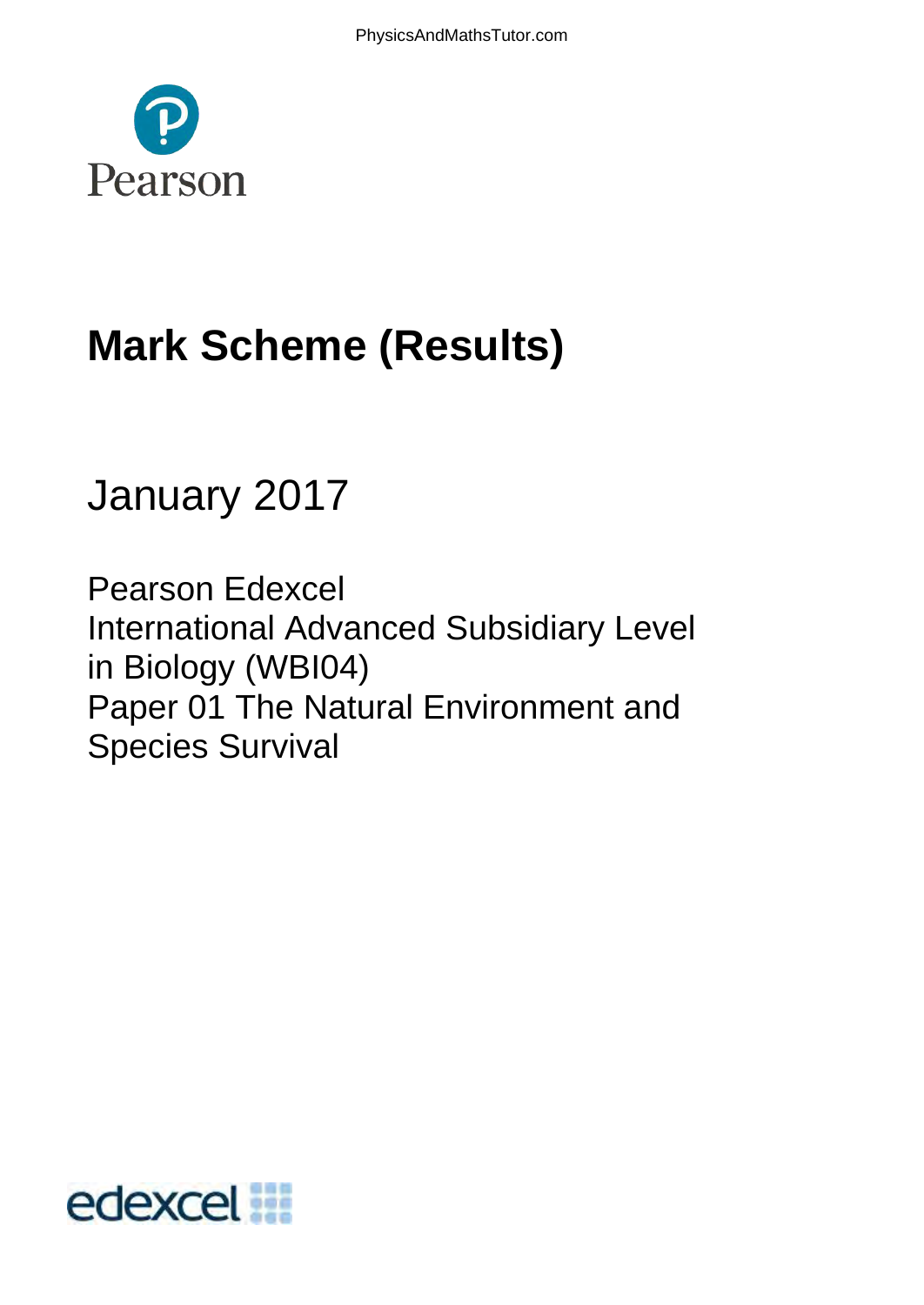**Edexcel and BTEC Qualifications** 

Edexcel and BTEC qualifications come from Pearson, the world's leading learning company. We provide a wide range of qualifications including academic, vocational, occupational and specific programmes for employers. For further information, please visit our website at [www.edexcel.com.](http://www.edexcel.com/)

Our website subject pages hold useful resources, support material and live feeds from our subject advisors giving you access to a portal of information. If you have any subject specific questions about this specification that require the help of a subject specialist, you may find our Ask The Expert email service helpful.

[www.edexcel.com/contactus](http://www.edexcel.com/contactus)

**Pearson: helping people progress, everywhere** 

Our aim is to help everyone progress in their lives through education. We believe in every kind of learning, for all kinds of people, wherever they are in the world. We've been involved in education for over 150 years, and by working across 70 countries, in 100 languages, we have built an international reputation for our commitment to high standards and raising achievement through innovation in education. Find out more about how we can help you and your students at: [www.pearson.com/uk](http://www.pearson.com/uk)

January 2017 Publications Code WBI04\_01\_1701\_MS\* All the material in this publication is copyright © Pearson Education Ltd 2017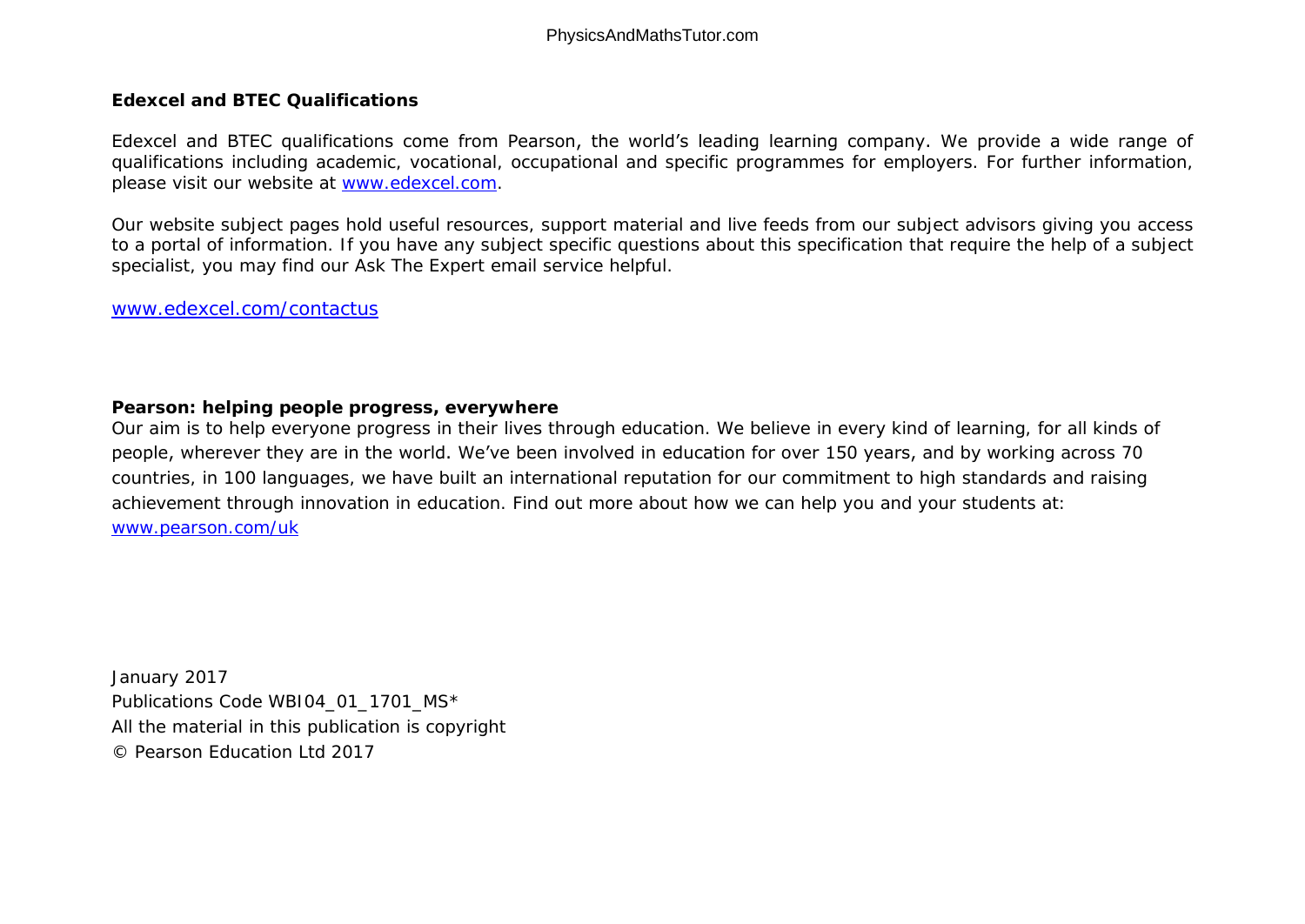# **General Marking Guidance**

- This mark scheme provides a list of acceptable answers for this paper. Candidates will receive credit for all correct responses but will be penalised if they give more than one answer where only one is required (e.g. putting an additional cross in a set of boxes). If a candidate produces more written answers than the required number (two instead of one, three instead of two etc), only the first answers will be accepted. Free responses are marked for the effective communication of the correct answer rather than for quality of language but it is possible that, on some occasions, the quality of English or poor presentation can impede communication and lose candidate marks. It is sometimes possible for a candidate to produce a written response that does not feature in the mark scheme but which is nevertheless correct. If this were to occur, an examiner would, of course, give full credit to that answer.
- All candidates must receive the same treatment. Examiners must mark the first candidate in exactly the same way as they mark the last.
- Mark schemes should be applied positively. Candidates must be rewarded for what they have shown they can do rather than penalised for omissions.
- Examiners should mark according to the mark scheme not according to their perception of where the grade boundaries may lie.
- There is no ceiling on achievement. All marks on the mark scheme should be used appropriately.
- All the marks on the mark scheme are designed to be awarded. Examiners should always award full marks if deserved, i.e. if the answer matches the mark scheme. Examiners should also be prepared to award zero marks if the candidate's response is not worthy of credit according to the mark scheme.
- Where some judgement is required, mark schemes will provide the principles by which marks will be awarded and exemplification may be limited.
- When examiners are in doubt regarding the application of the mark scheme to a candidate's response, the team leader must be consulted.
- Crossed out work should be marked UNLESS the candidate has replaced it with an alternative response.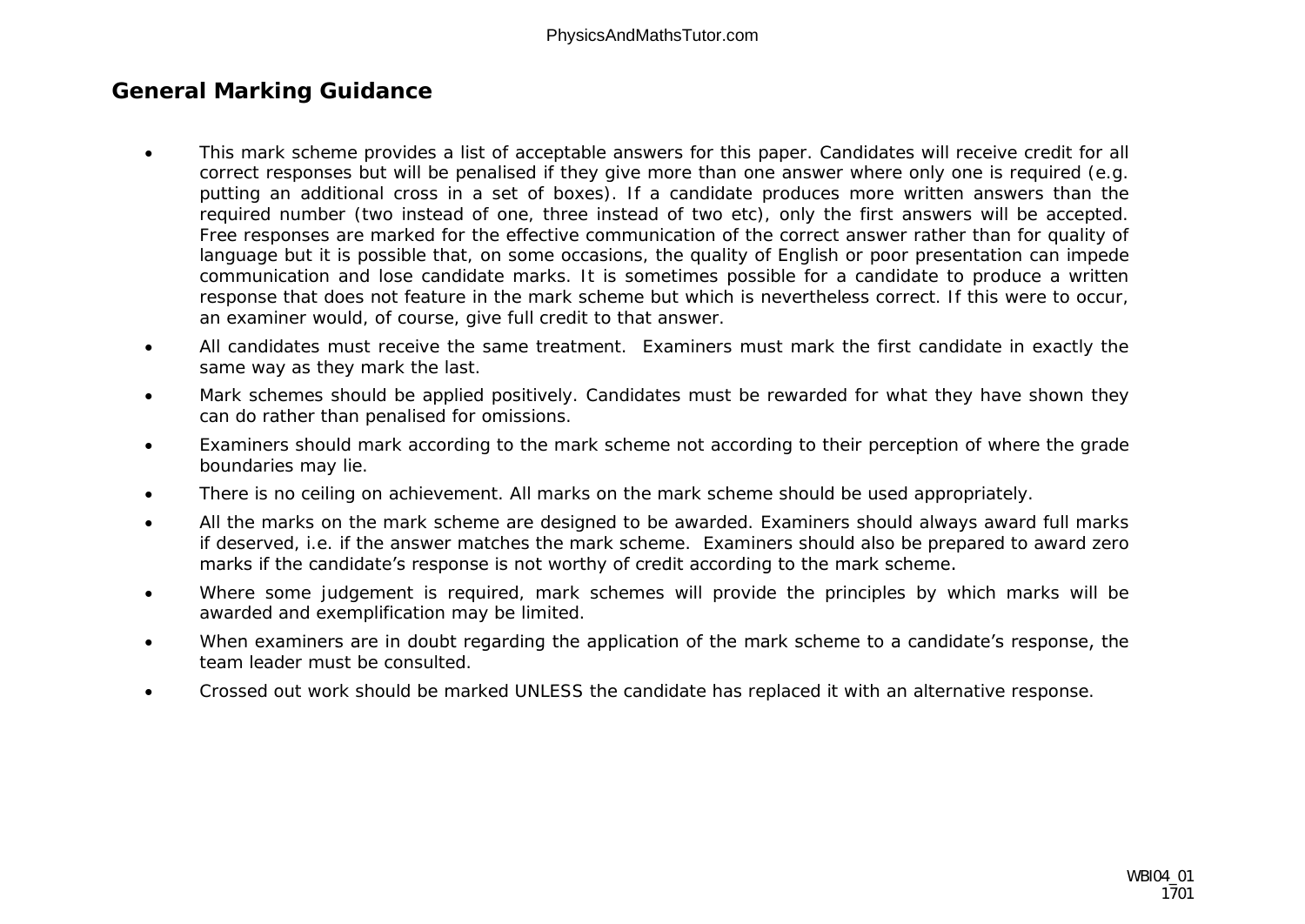| Question<br>Number | Answer                                                                           | <b>Additional Guidance</b> | Mark |
|--------------------|----------------------------------------------------------------------------------|----------------------------|------|
| 1(a)(i)            | The only correct answer is C                                                     | C stroma                   |      |
|                    | A is not correct because the chloroplasts are in the cytoplasm                   |                            |      |
|                    | B is not correct because the matrix is found in mitochondria<br>not chloroplasts |                            |      |
|                    | D is not correct because the tonoplast surrounds the vacuole                     |                            | COME |

| Question<br>Number | Answer                                                                                 | <b>Additional Guidance</b> | Mark |
|--------------------|----------------------------------------------------------------------------------------|----------------------------|------|
| 1(a)(ii)           | The only correct answer is D                                                           | D starch grain             |      |
|                    | A is not correct because lysosomes are not found in<br>chloroplasts                    |                            |      |
|                    | B is not correct because the nucleolus is found in the nucleus,<br>not the chloroplast |                            |      |
|                    | C is not correct because the nucleus is found in the cytoplasm,<br>not the chloroplast |                            |      |

| Question<br>Number | <b>Acceptable Answers</b>                                | <b>Additional Guidance</b>                          | Mark |
|--------------------|----------------------------------------------------------|-----------------------------------------------------|------|
| 1(b)(i)            | 1. {fatty acids / tails} are {hydrophobic / non polar};  |                                                     |      |
|                    | 2. so move away from aqueous environment / eq ;          | 2 ACCEPT turn away from water<br>as our bottom line |      |
|                    | 3. {phosphate group / heads} are {hydrophilic / polar} ; |                                                     | (3)  |
|                    |                                                          |                                                     | EXP  |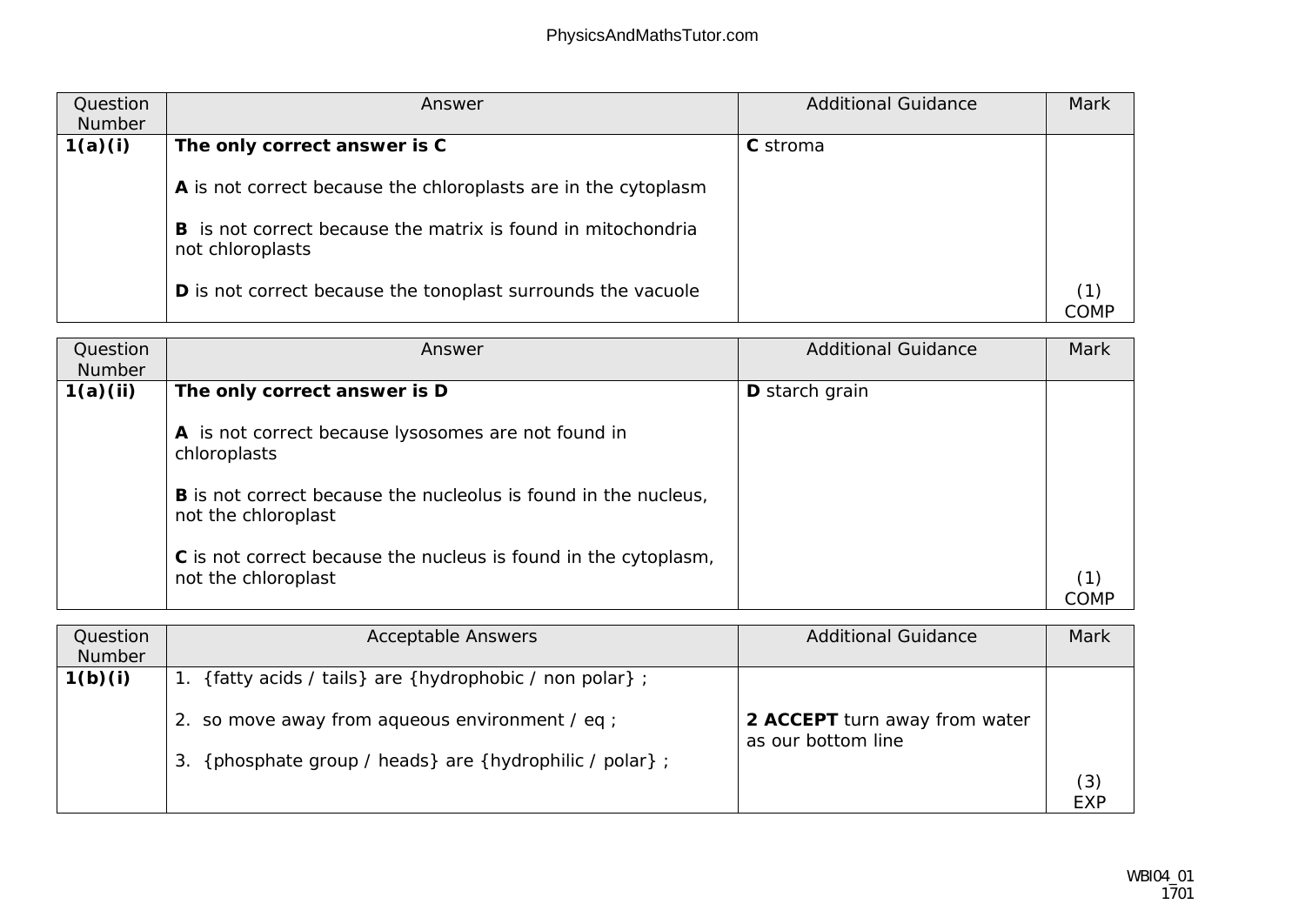| Question<br>Number | <b>Acceptable Answers</b>                                                                                     | <b>Additional Guidance</b>                                        | Mark              |
|--------------------|---------------------------------------------------------------------------------------------------------------|-------------------------------------------------------------------|-------------------|
| 1(b)(ii)           | 1. idea that {electron carriers / eq} pump the hydrogen ions<br>into the {thylakoid / intermembranal} space ; | 1 DO NOT ACCEPT into<br>membrane                                  |                   |
|                    | 2. idea that {ATPase channels / eq} allow hydrogen ions to pass<br>through (into stroma) ;                    | 2 ACCEPT synthase /<br>synthetase                                 |                   |
|                    | 3. energy released from this movement (of hydrogen ions) / eq ;                                               | 3 DO NOT ACCEPT produced                                          |                   |
|                    | 4. that results in { phosphorylation of ADP / phosphate added to<br>$ADP / eq$ :                              | 4 NB must be linked to context<br>of mp 2 or 3 or ${ATPase / eq}$ | (3)<br><b>EXP</b> |

| Question<br>Number | Answer                                                                                                    |                | Mark |
|--------------------|-----------------------------------------------------------------------------------------------------------|----------------|------|
| 1(b)(iii)          | The only correct answer is B                                                                              | magnesium<br>B |      |
|                    | A is not correct because calcium is not found in chlorophyll; it is<br>found in the cell wall             |                |      |
|                    | C is not correct because nitrogen is covalently bonded in the<br>porphyrin ring and not in its ionic form |                |      |
|                    | D is not correct because there is no phosphate group in<br>chlorophyll                                    |                | COME |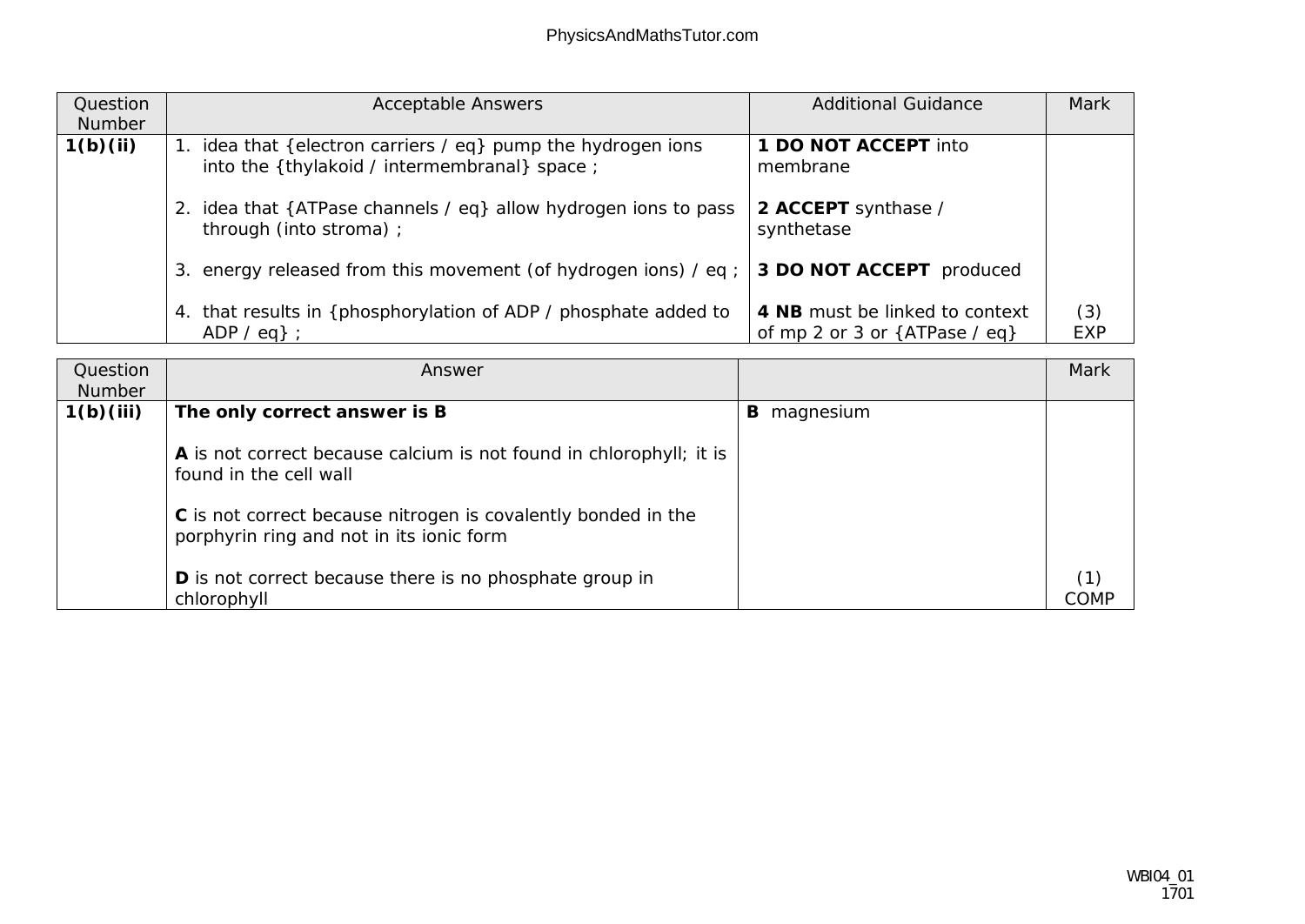| Question<br>Number | <b>Acceptable Answers</b>                                                                           | <b>Additional Guidance</b> | Mark              |
|--------------------|-----------------------------------------------------------------------------------------------------|----------------------------|-------------------|
| 1(b)(iv)           | idea that this part is in the {membrane / phospholipid<br>bilayer};<br>2. tail is hydrophobic / eq; | ACCEPT attached to         |                   |
|                    | idea of holding chlorophyll in the correct { orientation / place<br>3.<br>eq                        |                            | (2)<br><b>EXP</b> |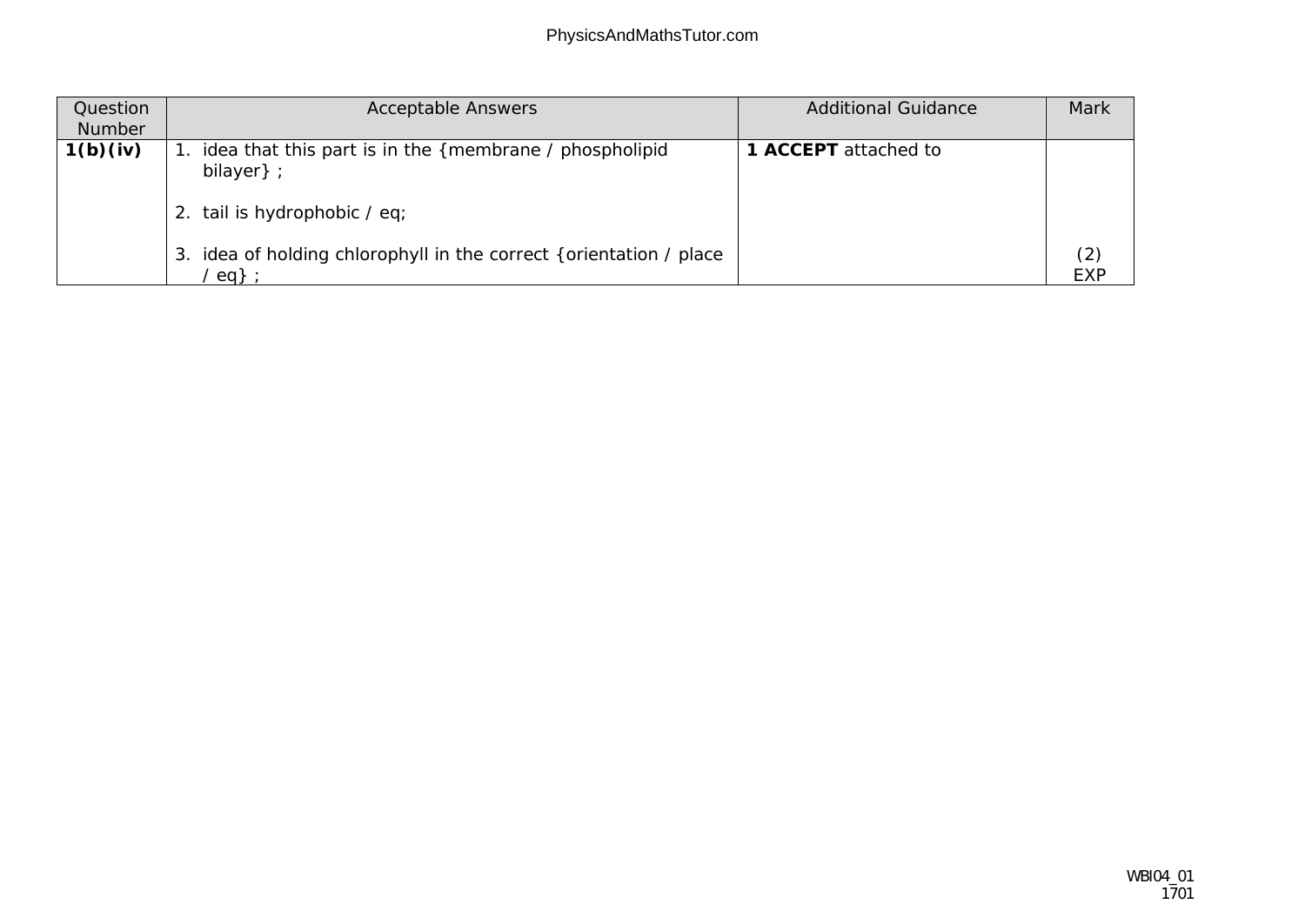| Question<br>Number | Answer                                                                      |                                                                                                                                                                                                                                                                                                                                                                                                                           |                  |              |                                                                                                                                 | <b>Additional Guidance</b> | Mark |
|--------------------|-----------------------------------------------------------------------------|---------------------------------------------------------------------------------------------------------------------------------------------------------------------------------------------------------------------------------------------------------------------------------------------------------------------------------------------------------------------------------------------------------------------------|------------------|--------------|---------------------------------------------------------------------------------------------------------------------------------|----------------------------|------|
| 2(a)               |                                                                             |                                                                                                                                                                                                                                                                                                                                                                                                                           |                  |              |                                                                                                                                 |                            |      |
|                    | Feature                                                                     | Bacteria<br>and viruses                                                                                                                                                                                                                                                                                                                                                                                                   | Bacteria<br>only | Viruses only | Not found in<br>either                                                                                                          |                            |      |
|                    | Cytoplasm                                                                   | $\Box$                                                                                                                                                                                                                                                                                                                                                                                                                    | 区                | $\Box$       | $\Box$                                                                                                                          |                            |      |
|                    | Nucleic<br>acids                                                            | 区                                                                                                                                                                                                                                                                                                                                                                                                                         | $\Box$           | $\Box$       | $\Box$                                                                                                                          |                            |      |
|                    | Protein coat                                                                | $\Box$                                                                                                                                                                                                                                                                                                                                                                                                                    | $\Box$           | 冈            | $\Box$                                                                                                                          |                            |      |
|                    | Ribosomes                                                                   | $\Box$                                                                                                                                                                                                                                                                                                                                                                                                                    | 冈                | $\Box$       | $\overline{\Box}$                                                                                                               |                            |      |
|                    | 2(a)(i)<br>have cytoplasm<br>cytoplasm<br>2(a)(ii)<br>DNA or RNA<br>and RNA | The only correct answer is 'Bacteria only'<br>Bacteria and viruses is not correct because viruses do not<br>Viruses only is not correct because viruses do not have<br>Not found in either bacteria or viruses is not correct as<br>bacteria have cytoplasm<br>The only correct answer is 'Bacteria and viruses'<br>Bacteria only is not correct because viruses do have either<br>bacteria and viruses have nucleic acid |                  |              | Viruses only is not correct because bacteria do have both DNA<br>Not found in either bacteria or viruses is not correct as both |                            |      |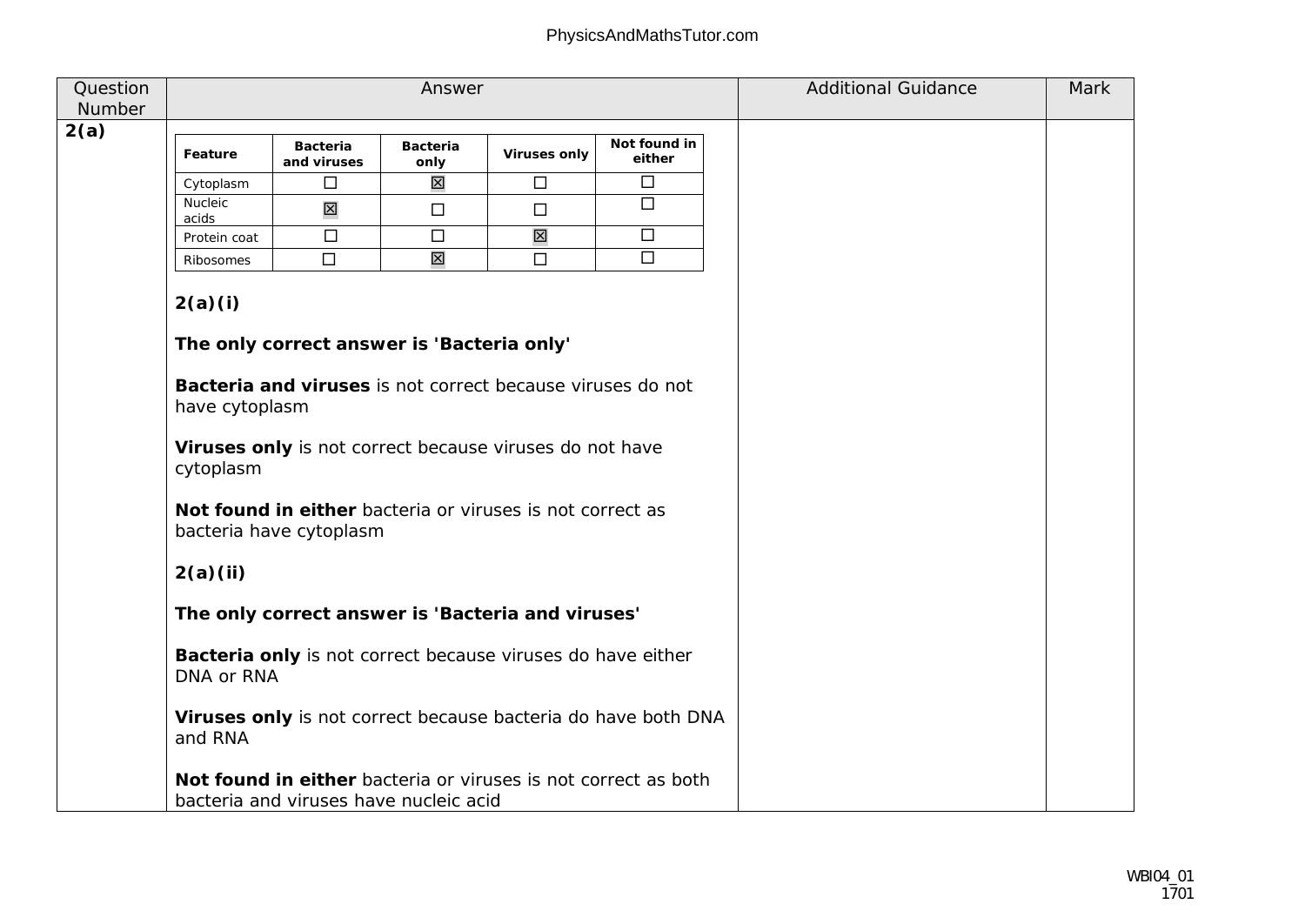| 2(a)(iii)                                                                                     |             |
|-----------------------------------------------------------------------------------------------|-------------|
| The only correct answer is 'Viruses only'                                                     |             |
| Bacteria and viruses is not correct because bacteria do not<br>have a protein coat            |             |
| Bacteria only is not correct because viruses do not have a<br>protein coat whereas viruses do |             |
| Not found in either bacteria or viruses is not correct as<br>viruses have a protein coat      |             |
| 2(a)(iv)                                                                                      |             |
| The only correct answer is 'Bacteria only'                                                    |             |
| Bacteria and viruses is not correct because viruses do not<br>have ribosomes                  |             |
| Viruses only is not correct because viruses do not have<br>ribosomes                          |             |
| Not found in either bacteria or viruses is not correct as<br>bacteria have ribosomes          | (4)<br>Comp |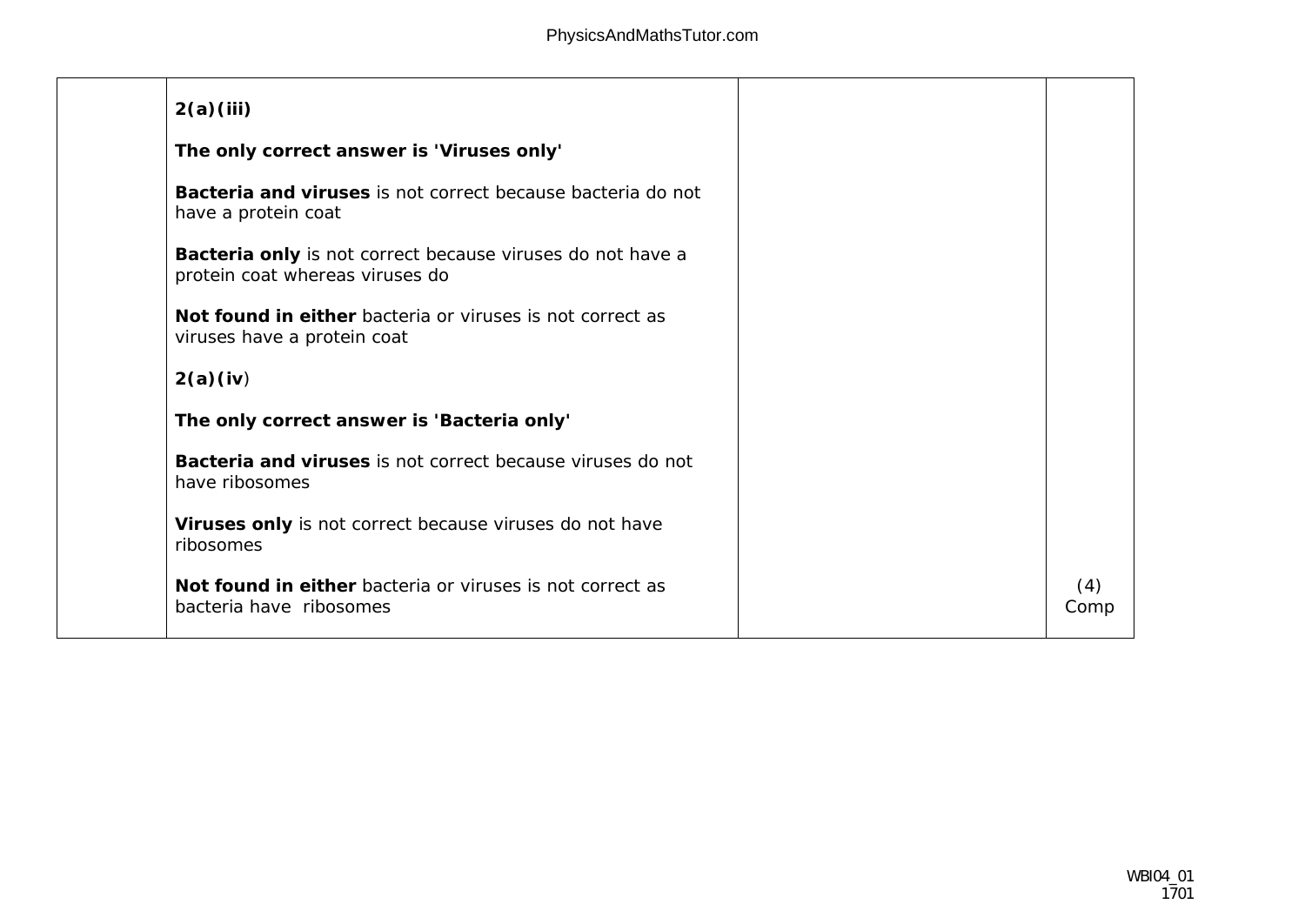| Question | <b>Acceptable Answers</b>                           | <b>Additional Guidance</b>                                  | Mark |
|----------|-----------------------------------------------------|-------------------------------------------------------------|------|
| Number   |                                                     |                                                             |      |
| 2(b)     | breathing problems / eq ;                           | 1 ACCEPT shortness of breath                                |      |
|          | 2. blood in sputum / coughing up blood / eq ;       | 2 piece together<br><b>IGNORE</b> unqualified cough         |      |
|          | 3. (TB causes) suppression of immune system / eq ;  |                                                             |      |
|          | 4. credit other symptom that could result in death; | e.g. fever, organ failure, brain<br>damage, (opportunistic) |      |
|          |                                                     | infection, pneumonia                                        | (3)  |
|          |                                                     | <b>IGNORE</b> diarrhoea, weight loss                        | EXP  |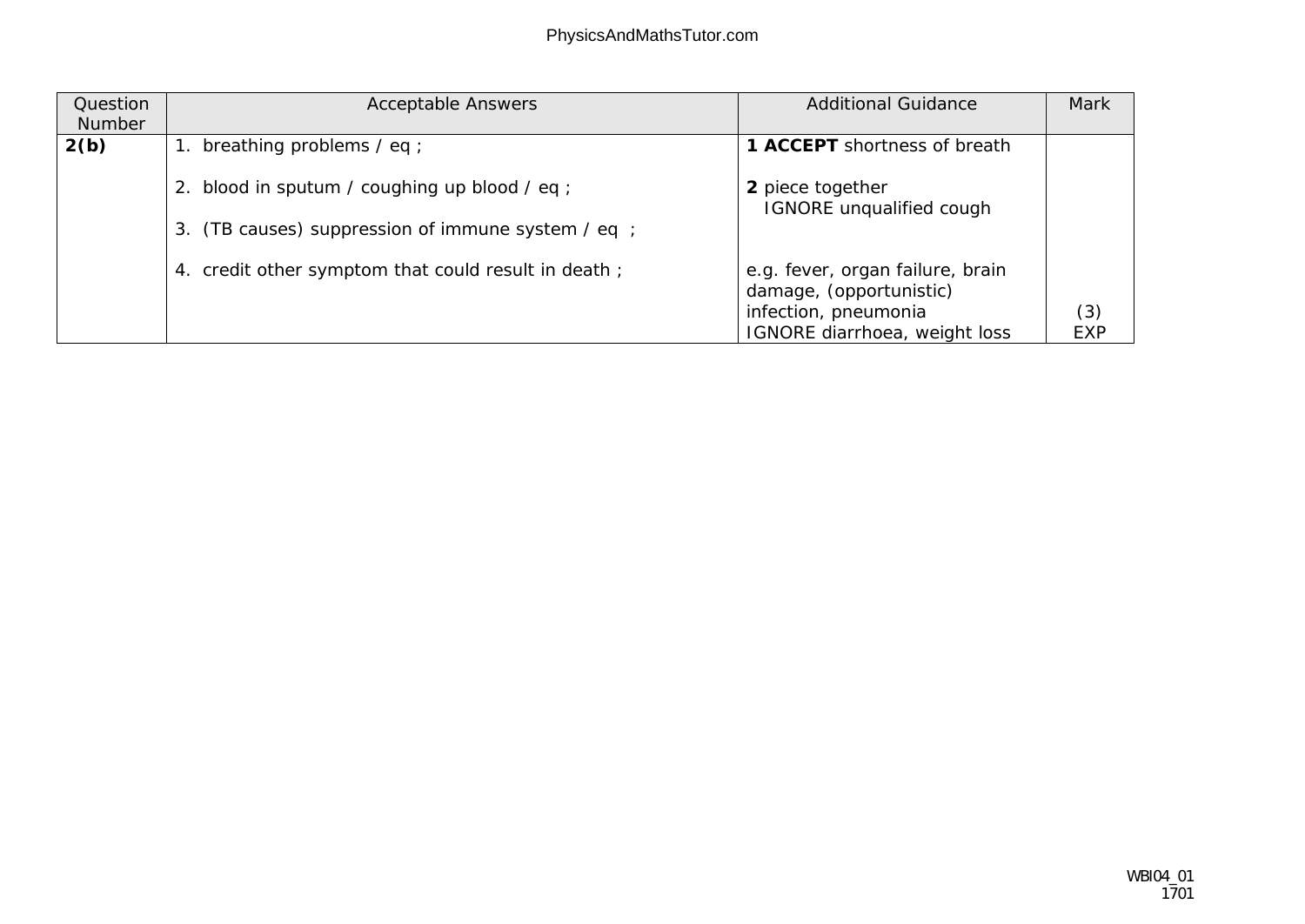| Question<br>Number | <b>Acceptable Answers</b>                                                                                                                          | <b>Additional Guidance</b>                                                          | Mark       |
|--------------------|----------------------------------------------------------------------------------------------------------------------------------------------------|-------------------------------------------------------------------------------------|------------|
| 2(c)               | 1. idea that HIV DNA (copy) becomes incorporated into the<br>DNA (of the T helper cell) ;<br>2. (many) HIV particles are made / virus replicates}; | 1 ACCEPT provirus<br>DO NOT ACCEPT RNA                                              |            |
|                    | 3. idea that the T (helper) cell is {destroyed / lysed / eq}<br>when the HIV leave the cell;                                                       | 3 ACCEPT apoptosis / self-<br>destruction<br>I GNORE destroyed by T killer<br>cells | (3)<br>FXP |

| Question<br>Number | <b>Acceptable Answers</b>                                                                           | <b>Additional Guidance</b>                                                           | Mark       |
|--------------------|-----------------------------------------------------------------------------------------------------|--------------------------------------------------------------------------------------|------------|
| 2(d)               | 1. no indication of a correlation before 1990 / only indication of<br>correlation after 1990 ;      |                                                                                      |            |
|                    | 2. the change in HIV is similar to the change in TB;                                                | 2 DO NOT PIECE TOGETHER<br>ACCEPT the two curves are a<br>similar shape / both go up |            |
|                    | idea that changes in new cases of TB come after the changes<br>3.<br>in $HIV:$                      |                                                                                      |            |
|                    | 4. idea that there is no evidence in the graph that this is<br>causation, so must be a correlation. |                                                                                      | (3)<br>FXF |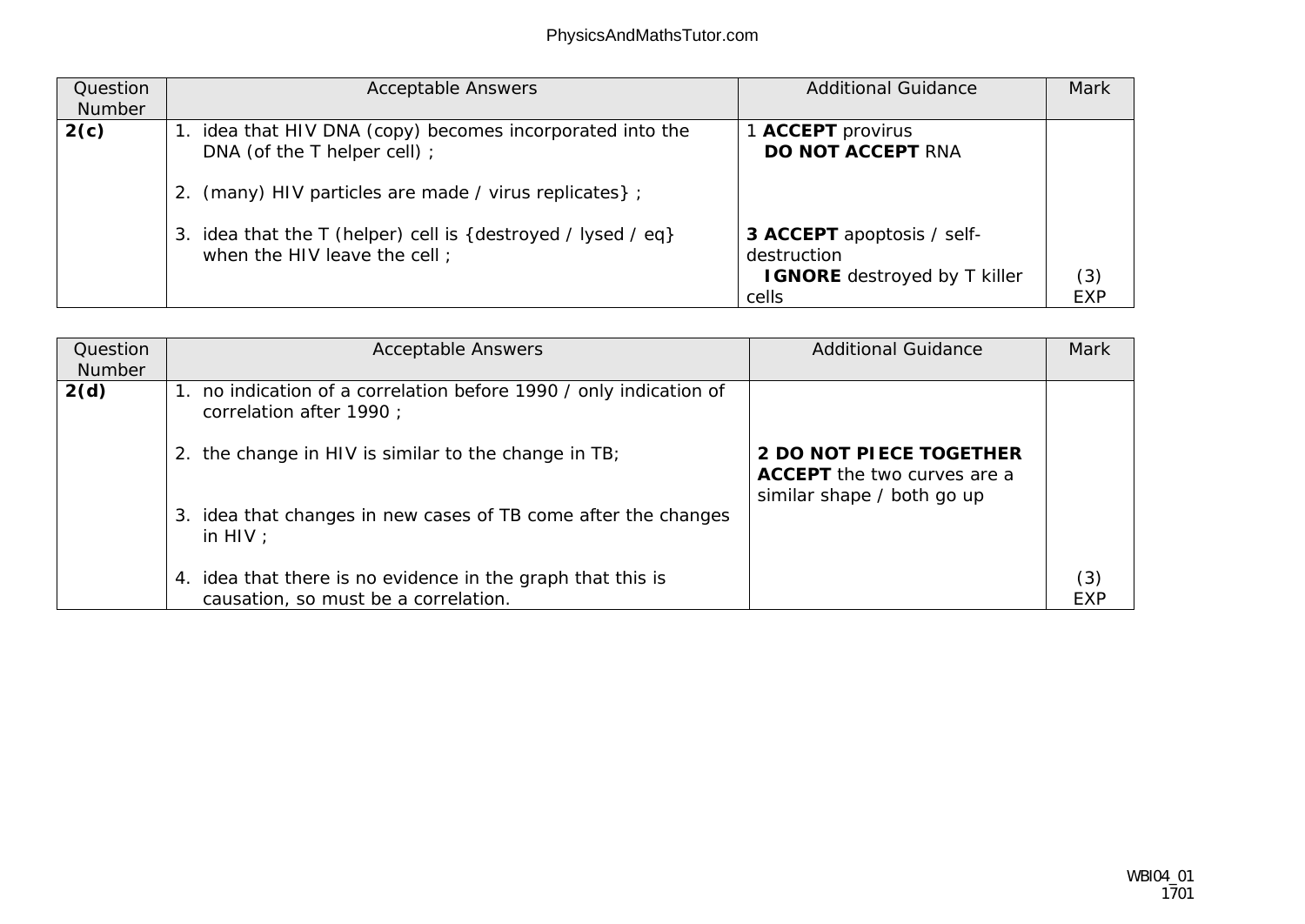| Question<br>Number | <b>Acceptable Answers</b>                                                              | <b>Additional Guidance</b>                                                         | Mark       |
|--------------------|----------------------------------------------------------------------------------------|------------------------------------------------------------------------------------|------------|
| 3(a)               | 1. to {produce / release / eq} antibodies ;<br>2. credit correct effect of antibodies; | 2 ACCEPT eg enhance                                                                |            |
|                    |                                                                                        | phagocytosis, opsonisation,<br>'labellling', they are antitoxins,<br>agglutination | (2)<br>EXP |

| Question<br>Number | <b>Acceptable Answers</b>                | <b>Additional Guidance</b>                                                         | Mark               |
|--------------------|------------------------------------------|------------------------------------------------------------------------------------|--------------------|
| 3(b)               | idea that they can form many cell types; | ACCEPT only blood cells<br>DO NOT ACCEPT 'all cells types except { embryonic       |                    |
|                    |                                          | cells / embryonic-supporting cells / extra embryonic<br>cells / totipotent cells}' | (1)<br><b>GRAD</b> |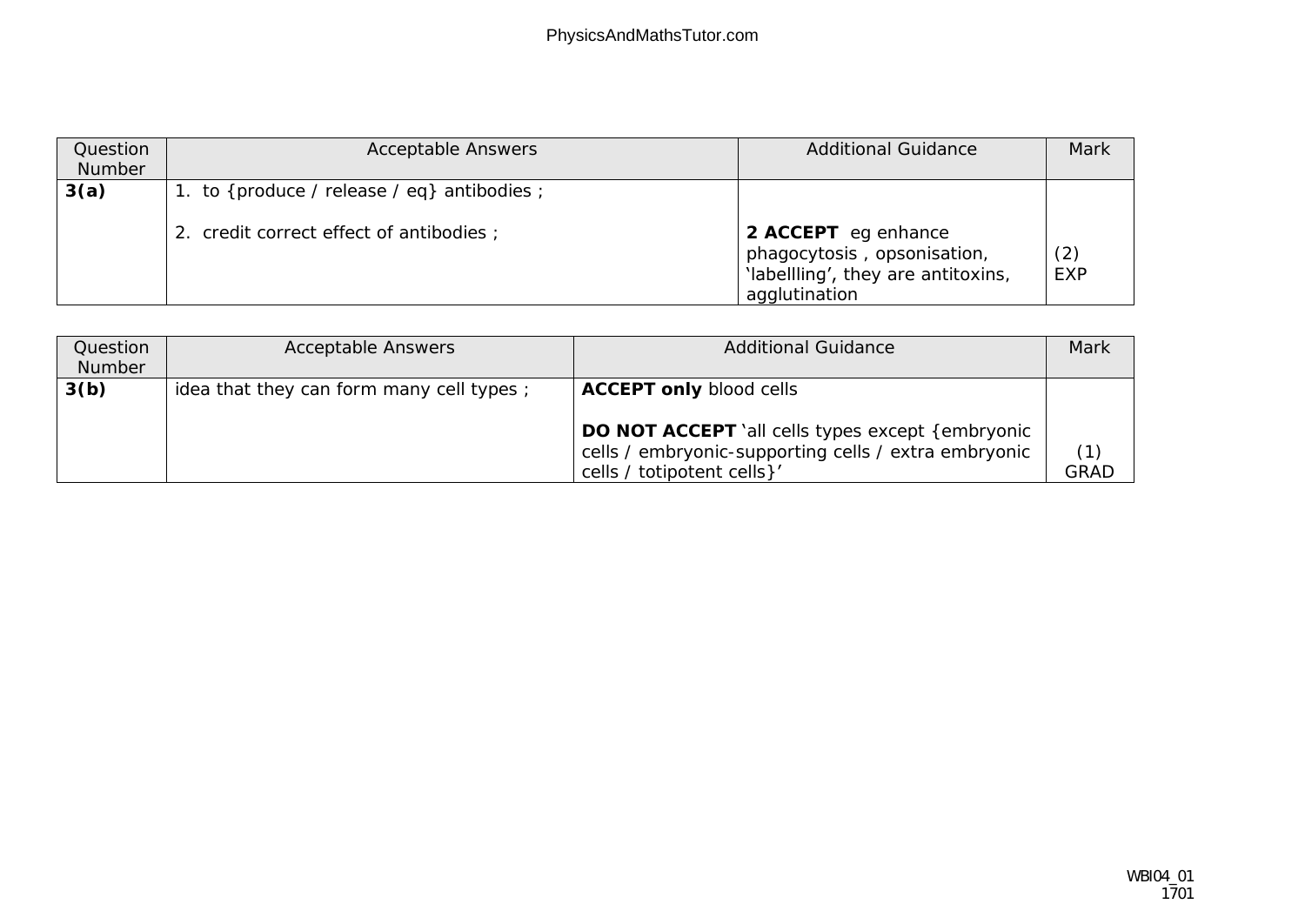| Question<br>Number | <b>Acceptable Answers</b>                                                                                                                          | <b>Additional Guidance</b>                     | Mark              |
|--------------------|----------------------------------------------------------------------------------------------------------------------------------------------------|------------------------------------------------|-------------------|
| $*3(c)$            | (QWC - Spelling of technical terms must be correct and the<br>answer must be organised in a logical sequence)                                      | Emphasis is on<br>logical sequence             |                   |
|                    | Bleeding problems:                                                                                                                                 |                                                |                   |
|                    | 1. idea that fewer platelets affects clotting;                                                                                                     |                                                |                   |
|                    | 2. idea that if blood does not clot then there will be bleeding<br>problems;                                                                       |                                                |                   |
|                    | 3. idea that if blood clot does not form then pathogens can enter<br>wound ;                                                                       |                                                |                   |
|                    | Infections:                                                                                                                                        |                                                |                   |
|                    | 4. idea of less { white blood cells / named WBC} to { destroy /<br>phagocytose} pathogen ;                                                         | 4 NB if details given,<br>they must be correct |                   |
|                    | 5. idea that a lack of T helper cells means that {T killer cells / B cells /<br>humoral response / cell mediated / response} cannot be activated ; |                                                |                   |
|                    | 6. idea that no T killer cells will result in host-infected cell not being<br>destroyed;                                                           |                                                |                   |
|                    | 7. idea that lack of plasma cells will result in no antibody production;                                                                           | 7 DO NOT ACCEPT<br>idea that the B cells       |                   |
|                    | Anaemia:                                                                                                                                           | produce the antibody                           |                   |
|                    | 8. idea that lack of red blood cells means less oxygen;                                                                                            |                                                |                   |
|                    | 9. idea that less respiration results in less {ATP / energy} ;                                                                                     |                                                | (6)<br><b>EXP</b> |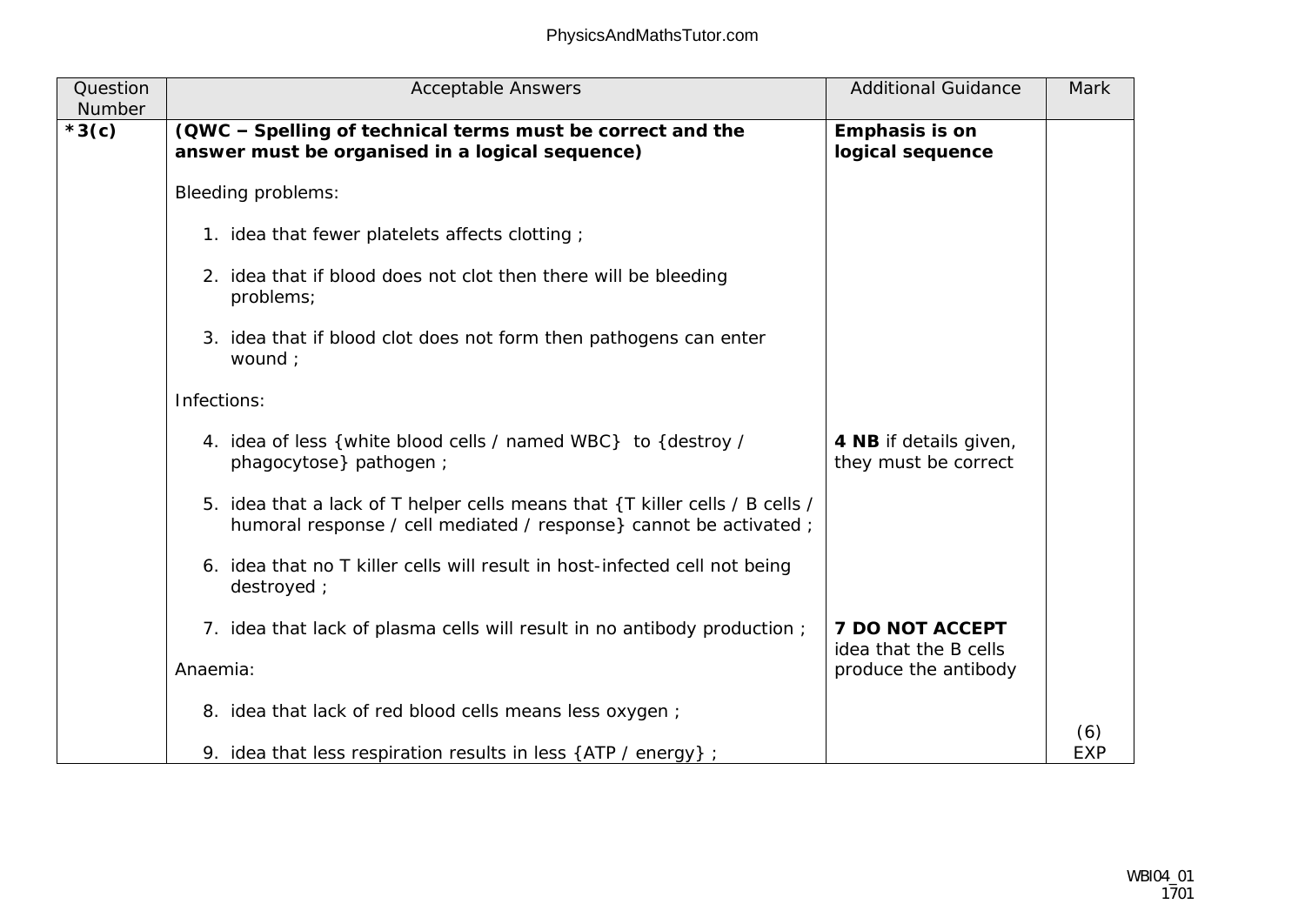| Question | <b>Acceptable Answers</b>                                  | <b>Additional Guidance</b>       | Mark        |
|----------|------------------------------------------------------------|----------------------------------|-------------|
| Number   |                                                            |                                  |             |
| 3(d)(i)  |                                                            | NB answers must have some        |             |
|          |                                                            | indication of a comparison       |             |
|          | 1. blood sample will have a lower number of {blood cells / | 1 ACCEPT erythrocyte, T cells, T |             |
|          | platelets / white blood cells / red blood cells } ;        | lymphocytes, B lymphocytes, B    |             |
|          |                                                            | cells, plasma cells, monocytes,  |             |
|          |                                                            | phagocytes, basophils,           |             |
|          |                                                            |                                  |             |
|          |                                                            | eosinophils, neutrophils         |             |
|          |                                                            | I GNORE macrophages              |             |
|          | 2. bone marrow sample will have { fewer stem cells / more  |                                  | (2)         |
|          | plasma cells };                                            |                                  | <b>GRAD</b> |

| Question | <b>Acceptable Answers</b>                                                                       | <b>Additional Guidance</b>                 | Mark       |
|----------|-------------------------------------------------------------------------------------------------|--------------------------------------------|------------|
| Number   |                                                                                                 |                                            |            |
| 3(d)(ii) | 1. idea that genetic tests can detect {gene / DNA /<br>chromosome} {abnormalities / mutation} ; | 1 ACCEPT changes<br><b>ACCEPT</b> alleles  |            |
|          | 2. idea that {myeloma / cancer} is caused by a mutation ;                                       | 2 ACCEPT changes in DNA /<br>gene / allele |            |
|          | 3. in {genes that control rate of cell division / proto-oncogenes                               | 3 ACCEPT formation of                      | (2)        |
|          | / tumour suppressor genes};                                                                     | oncogenes                                  | <b>EXP</b> |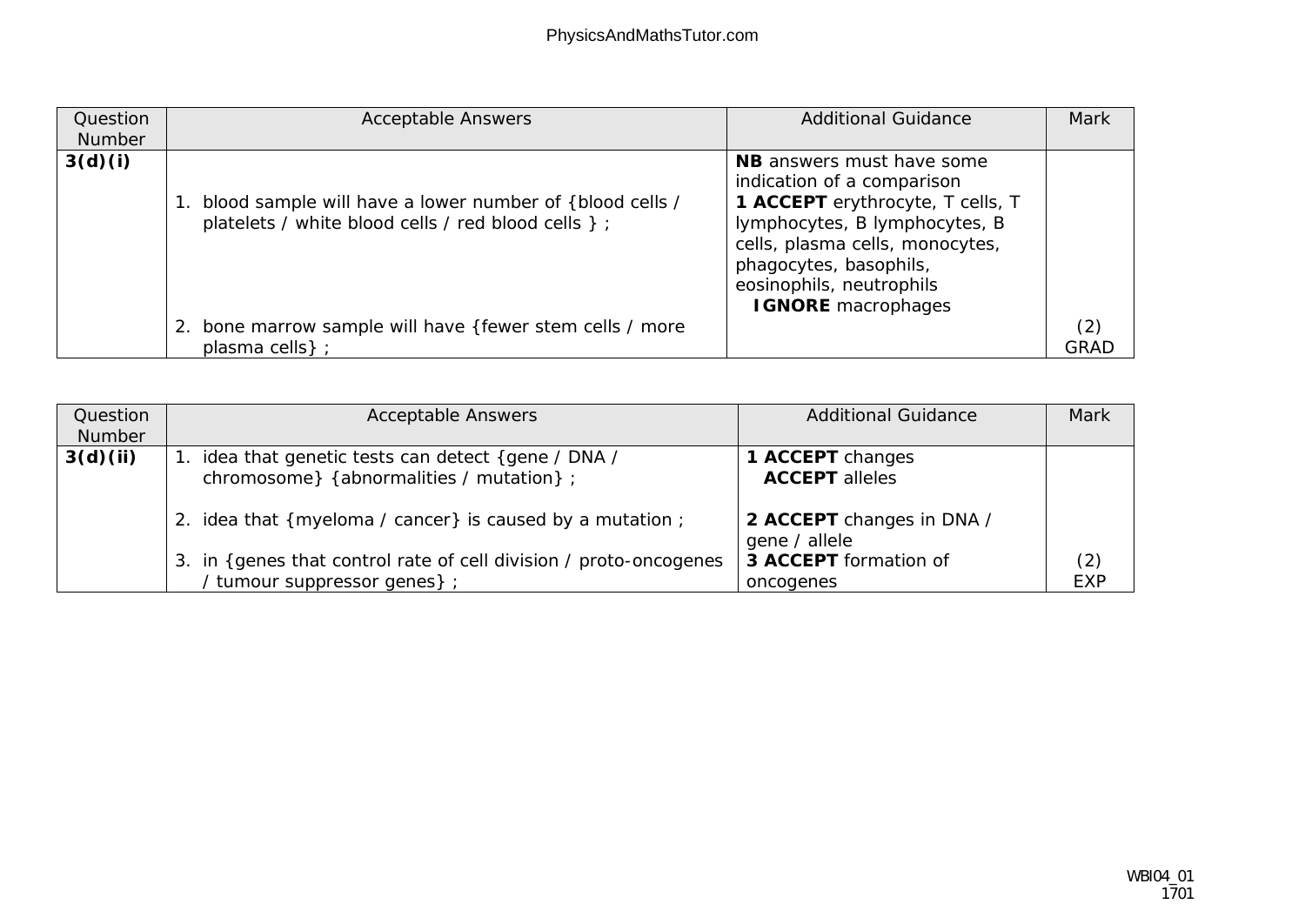| Question<br>Number | <b>Acceptable Answers</b>                                                                                     | <b>Additional Guidance</b>                | Mark              |
|--------------------|---------------------------------------------------------------------------------------------------------------|-------------------------------------------|-------------------|
| $*4$               | (QWC - Spelling of technical terms must be correct and the answer must<br>be organised in a logical sequence) | Emphasis is on clarity of<br>expression   |                   |
|                    | 1. idea that {plants / organisms / peat / humus} are made up of organic matter ;                              |                                           |                   |
|                    | 2. named example of organic matter;                                                                           | 2 e.g. protein, cellulose,<br>glucose     |                   |
|                    | 3. idea that if there is less decomposition less carbon dioxide will be released;                             |                                           |                   |
|                    | 4. by the respiration of {decomposers / bacteria / fungi / eq} ;                                              |                                           |                   |
|                    | 5. peatlands are carbon sinks;                                                                                |                                           |                   |
|                    | 6. idea that this discovery has increased our knowledge of {peatlands / carbon<br>$cycle\}$ ;                 |                                           |                   |
|                    | 7. idea that carbon dioxide is used in {photosynthesis / light-dependent reaction /<br>Calvin cycle / eq} ;   |                                           |                   |
|                    | 8. idea that (rate of) { photosynthesis / eq} depends on environmental factors ;                              | 8 ACCEPT named factor<br>e.g. temperature |                   |
|                    | 9. idea that information can be gained about the {carbon cycle / plant species /<br>climate} (in the past) ;  | 9 ACCEPT temperature                      |                   |
|                    | 10. example of analysis e.g. pollen, carbon dating;                                                           |                                           |                   |
|                    |                                                                                                               |                                           | (6)<br><b>EXP</b> |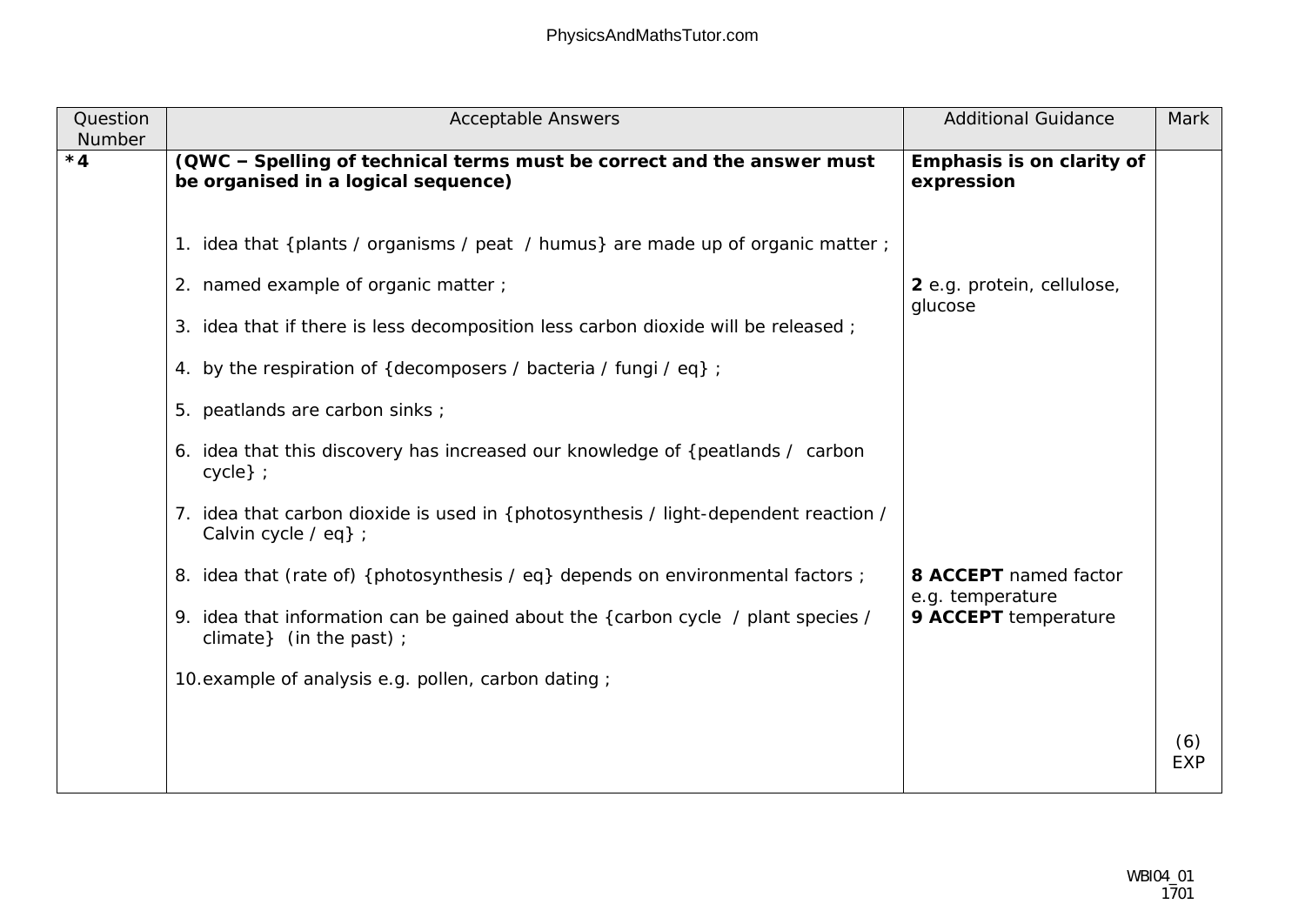| Question<br>Number | <b>Acceptable Answers</b>                                                                                                                                  | <b>Additional Guidance</b>                                                                                                        | Mark              |
|--------------------|------------------------------------------------------------------------------------------------------------------------------------------------------------|-----------------------------------------------------------------------------------------------------------------------------------|-------------------|
| 5(a)               | 1. competition for { space / nutrients / eq} (with bacteria /<br>pathogen / microorganism / microbe) ;<br>2. production of anti-microbial chemicals / eq ; | 1 I GNORE food<br>DO NOT ACCEPT virus<br>2 ACCEPT lactic acid / antibiotics<br>/ toxins<br>I GNORE acid / pH<br>DO NOT ACCEPT HCI | (2)<br><b>EXP</b> |

| Question<br>Number | <b>Acceptable Answers</b>                                                                       | <b>Additional Guidance</b>               | Mark              |
|--------------------|-------------------------------------------------------------------------------------------------|------------------------------------------|-------------------|
| 5(b)               | idea that taking antibiotics {reduces the number of / kills /<br>eq) gut flora;                 | 1 I GNORE any numerical<br>qualification |                   |
|                    | 2. less competition with the C. difficile / C. difficile have more<br>space / nutrients } / eq; |                                          | (2)<br><b>EXP</b> |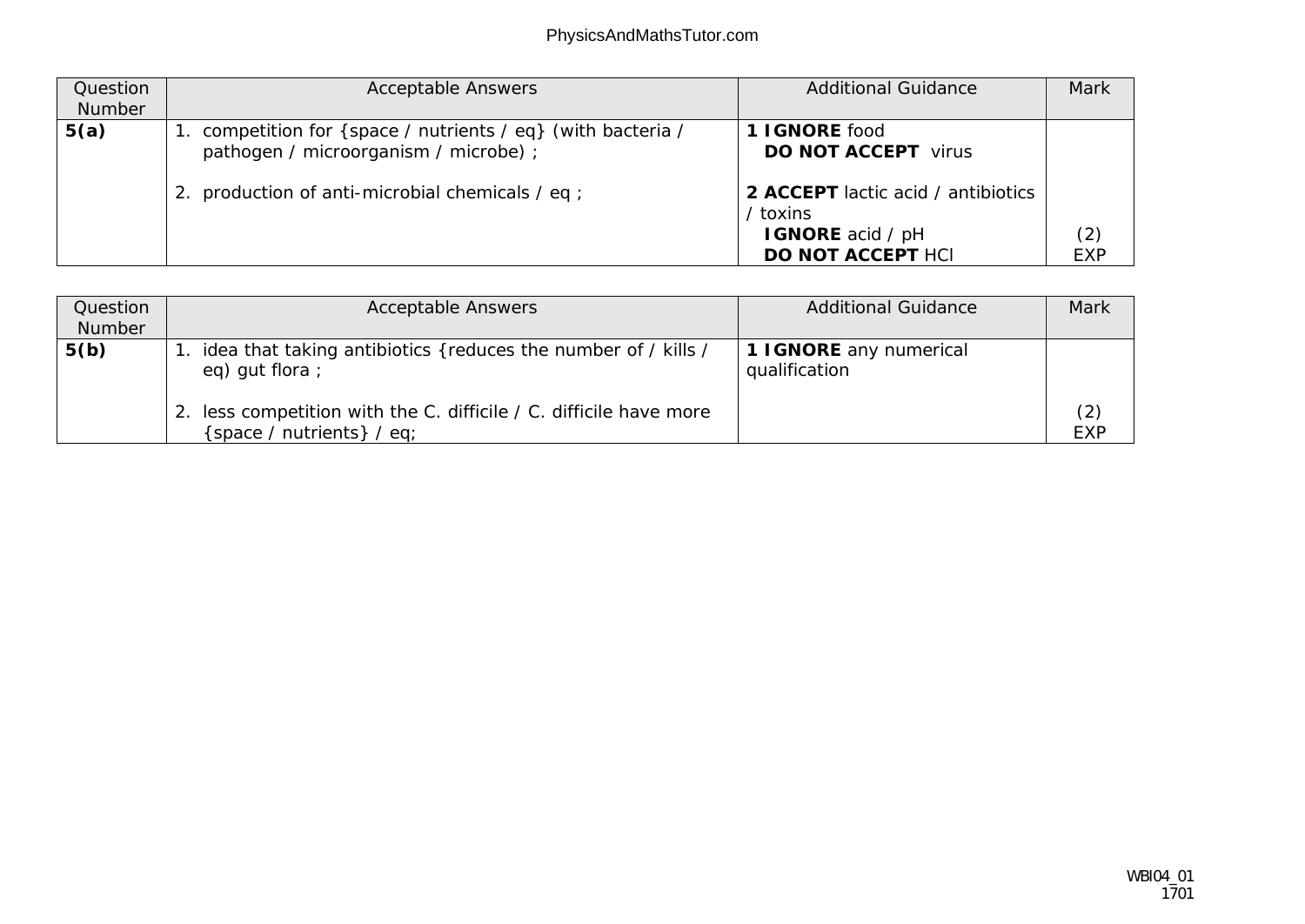| Question<br>Number | <b>Acceptable Answers</b>                                                                                                            | <b>Additional Guidance</b> | Mark |
|--------------------|--------------------------------------------------------------------------------------------------------------------------------------|----------------------------|------|
| 5(c)(i)            |                                                                                                                                      |                            |      |
|                    | 1. antibiotics act as a selection pressure;                                                                                          |                            |      |
|                    | 2. idea that when the antibiotic is being taken the resistant<br>bacteria will { survive / reproduce / increase in number} ;         |                            |      |
|                    | 3. idea that when the antibiotic is not being taken the non-<br>resistant bacteria will (also) survive;                              |                            |      |
|                    | 4. so there will be { more competition (with non-resistant<br>bacteria) / less nutrients / less space} (for resistant<br>bacteria) ; |                            |      |

| Question<br>Number | <b>Acceptable Answers</b>                                                                               | <b>Additional Guidance</b>                                             | Mark |
|--------------------|---------------------------------------------------------------------------------------------------------|------------------------------------------------------------------------|------|
| 5(c)(ii)           | 1. idea that {the number of resistant C. difficile are<br>increasing / new resistances are developing}; | 1 DO NOT ACCEPT immune                                                 |      |
|                    | 2. idea that new antibiotics { need developing / are<br>being developed };                              | 2 ACCEPT idea that we need to increase our<br>immunity to C. difficile | (2)  |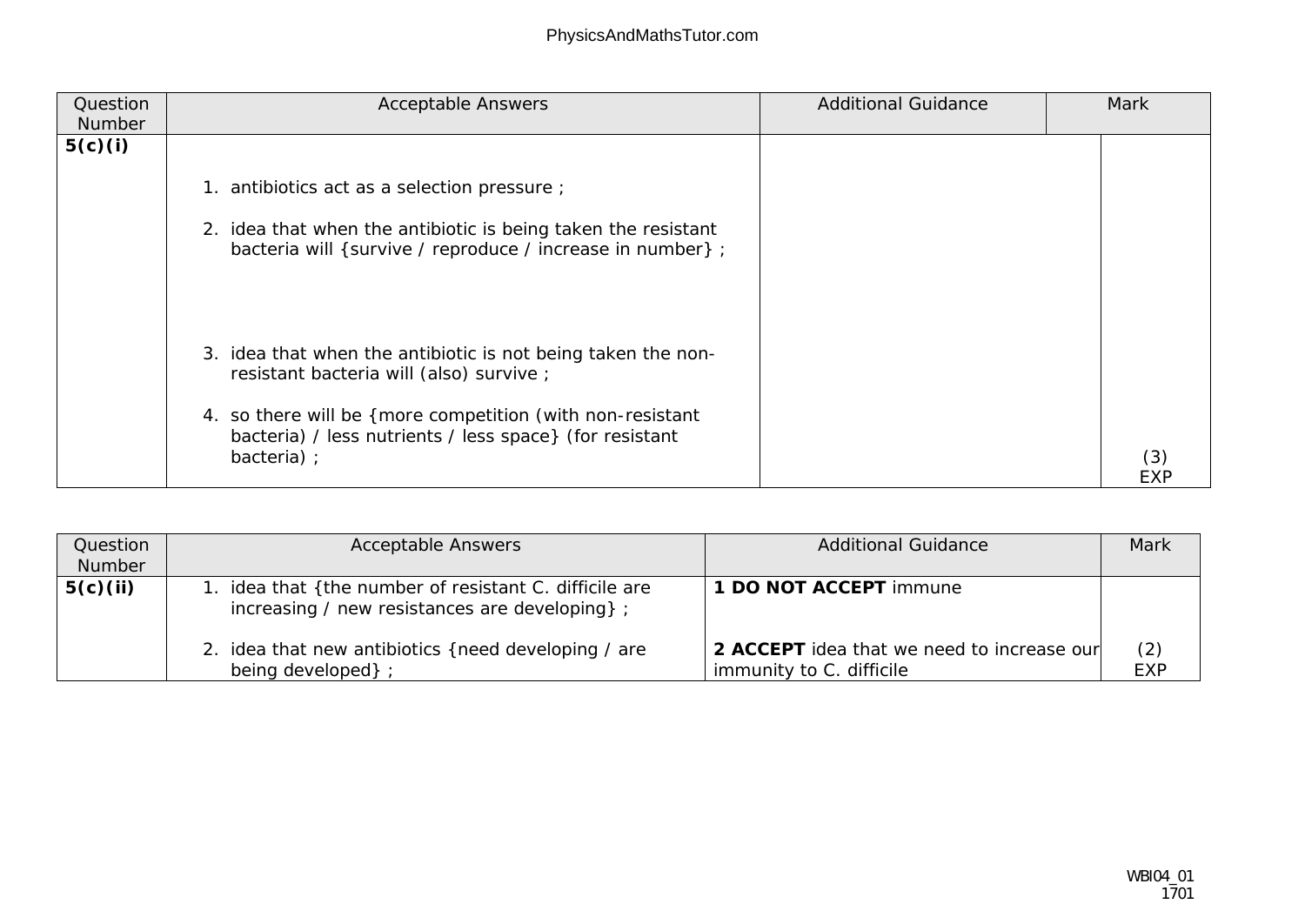| Question<br>Number | <b>Acceptable Answers</b>                                                                                                            | <b>Additional Guidance</b>                                                            | Mark |
|--------------------|--------------------------------------------------------------------------------------------------------------------------------------|---------------------------------------------------------------------------------------|------|
| 5(c)(iii)          | only prescribing antibiotics for bacterial infections / not prescribing<br>antibiotics for { minor (bacterial) / viral} infections ; |                                                                                       |      |
|                    | idea of prescribing an appropriate antibiotic;<br>2.                                                                                 | 2 e.g. one that affects C. difficile,<br>one that will kill the resistant<br>bacteria |      |
|                    | idea of prescribing correct dosage;<br>3.                                                                                            |                                                                                       |      |
|                    | 4. idea of education of patients to follow instructions for taking<br>antibiotics exactly ;                                          | 4 e.g. correct timing, finishing<br>course                                            | (2)  |
|                    | 5. idea of reduction in the prophylactic use of antibiotics;                                                                         |                                                                                       | EXP  |

| Question<br>Number | <b>Acceptable Answers</b>                                                                                                   | <b>Additional Guidance</b> | Mark |
|--------------------|-----------------------------------------------------------------------------------------------------------------------------|----------------------------|------|
| 5(d)               | 1. idea that antibiotics affect gut flora in different ways /<br>reference to bactericidal and bacteriostatic antibiotics ; |                            |      |
|                    | idea that bacteria affected by bacteriostatic antibiotics will<br>recover faster;                                           |                            |      |
|                    | idea that bacteria affected by bacteriocidal antibiotics will<br>3.<br>recover more slowly;                                 |                            |      |
|                    | idea of length of time antibiotic remains in the body;<br>4.                                                                |                            | FXF  |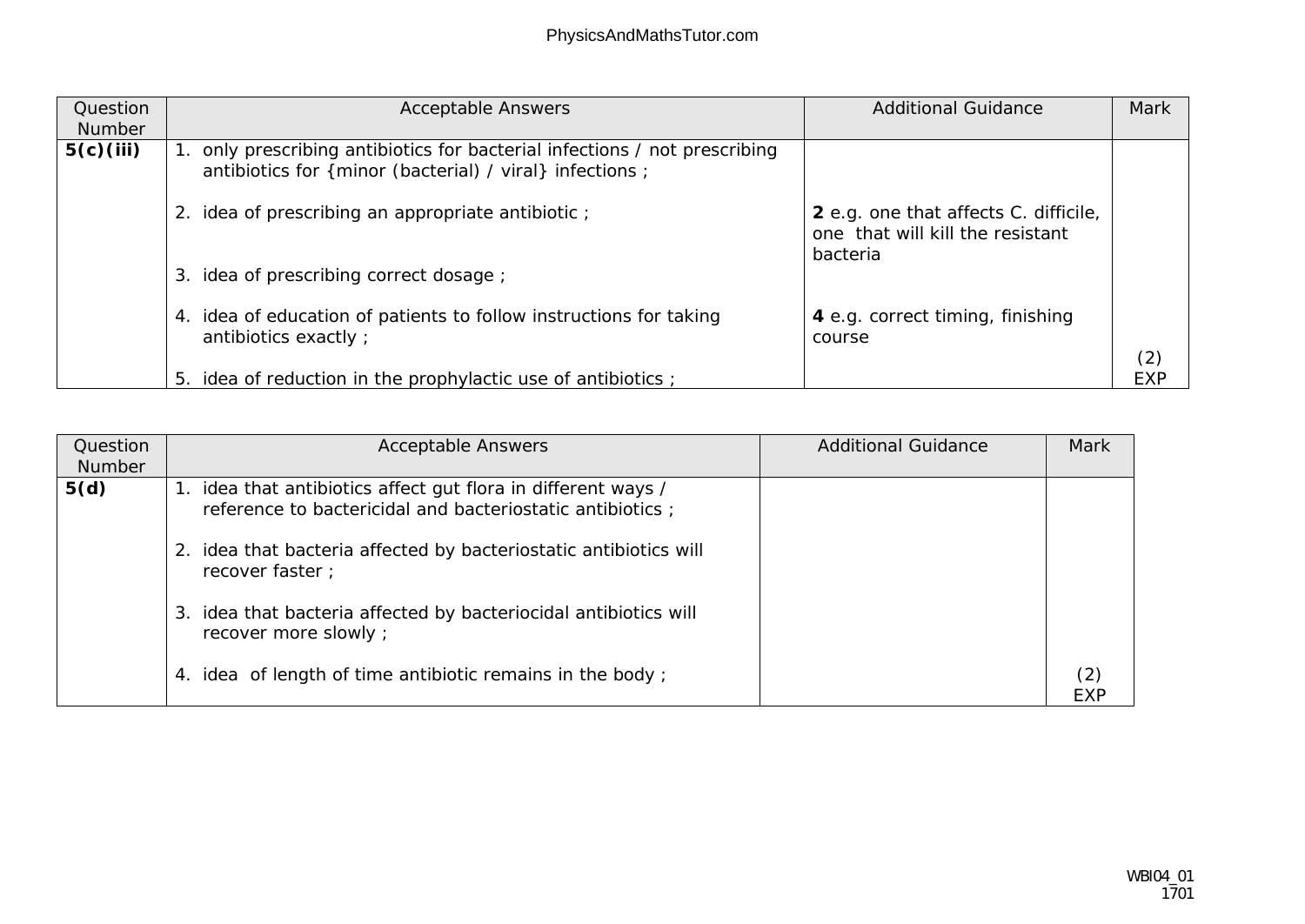| Question<br>Number | <b>Acceptable Answers</b>                                                | <b>Additional Guidance</b>                                                                                    | Mark              |
|--------------------|--------------------------------------------------------------------------|---------------------------------------------------------------------------------------------------------------|-------------------|
| 6(a)               | 1. reference to global warming / increase in mean global<br>temperature; | 1 ACCEPT average                                                                                              |                   |
|                    | 2. credit example of a cause;                                            | 2 e.g. burning of fossil fuels, deforestation                                                                 |                   |
|                    | 3. credit correct details of global warming;                             | 3 e.g. infrared radiation trapped, named<br>greenhouse gas DO NOT ACCEPT incorrect<br>gas                     |                   |
|                    | 4. increasing the temperature of the earth's {surface /<br>atmosphere }; | <b>NB</b> 'increasing the mean temperature of<br>the earth's {surface / atmosphere}' gains<br>both mp 1 and 4 | (3)<br><b>EXP</b> |

| Question<br>Number | <b>Acceptable Answers</b>                                                                                 | <b>Additional Guidance</b>                                    | Mark              |
|--------------------|-----------------------------------------------------------------------------------------------------------|---------------------------------------------------------------|-------------------|
| 6(b)(i)            | 1. increase in (total) number of species (with time);                                                     | NB 'increase is species' gains one                            |                   |
|                    |                                                                                                           | mark                                                          |                   |
|                    | 2. increase in { species diversity / biodiversity / number of<br>different types of species} (with time); | 'increase in number and types<br>of species' gains mp 1 and 2 |                   |
|                    | 3. credit details of change in type of species;                                                           | 3 e.g. trees are only found at T,<br>tall shrubs appear at R  | (3)<br><b>EXP</b> |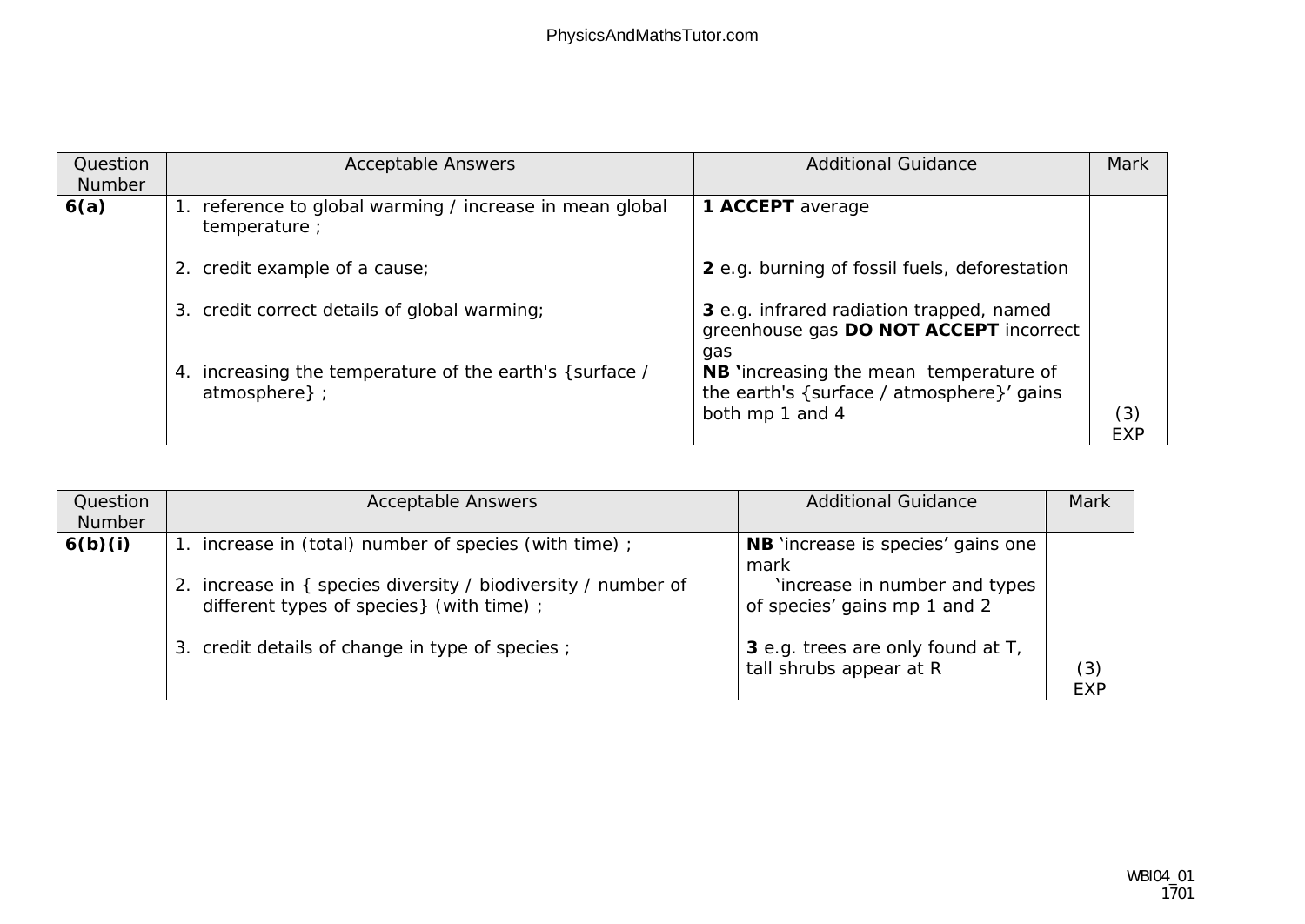| Question<br>Number | <b>Acceptable Answers</b>                                  | <b>Additional Guidance</b>              | Mark              |
|--------------------|------------------------------------------------------------|-----------------------------------------|-------------------|
| 6(b)(ii)           | 1. reference to (primary) succession (between P and T) ;   |                                         |                   |
|                    | {mosses / liverworts / lichens} as pioneer species ;<br>2. | 2 DO NOT ACCEPT low shrubs<br>and herbs |                   |
|                    | 3. changing the rock into soil;                            |                                         |                   |
|                    | 4. idea that the soil improved (with time);                |                                         |                   |
|                    | 5. idea that more complex plants could grow;               | 5 ACCEPT named plant e.g. low<br>shrubs |                   |
|                    | 6. until climax community reached (at T) ;                 | 6 ACCEPT T is a climax community        | (4)<br><b>EXP</b> |

| Question<br>Number | <b>Acceptable Answers</b>                                          | <b>Additional Guidance</b>                                                             | Mark       |
|--------------------|--------------------------------------------------------------------|----------------------------------------------------------------------------------------|------------|
| 6(b)(iii)          | 1. {three / more} (types of) species / appearance of tall shrubs ; | 1 DO NOT ACCEPT trees                                                                  |            |
|                    | 2. fewer {low shrubs / herbs} (species);                           |                                                                                        |            |
|                    | 3. more { mosses / liverworts / lichens} (species) ;               |                                                                                        |            |
|                    | 4. credit manipulated figures to quantify mp 2 or 3;               | 4 e.g. 5 / 38% less low shrubs<br>and herbs, 2 / 50% more<br>mosses and liverworts and |            |
|                    | 5. idea of different species of animals present;                   | lichens                                                                                | (3)<br>FXP |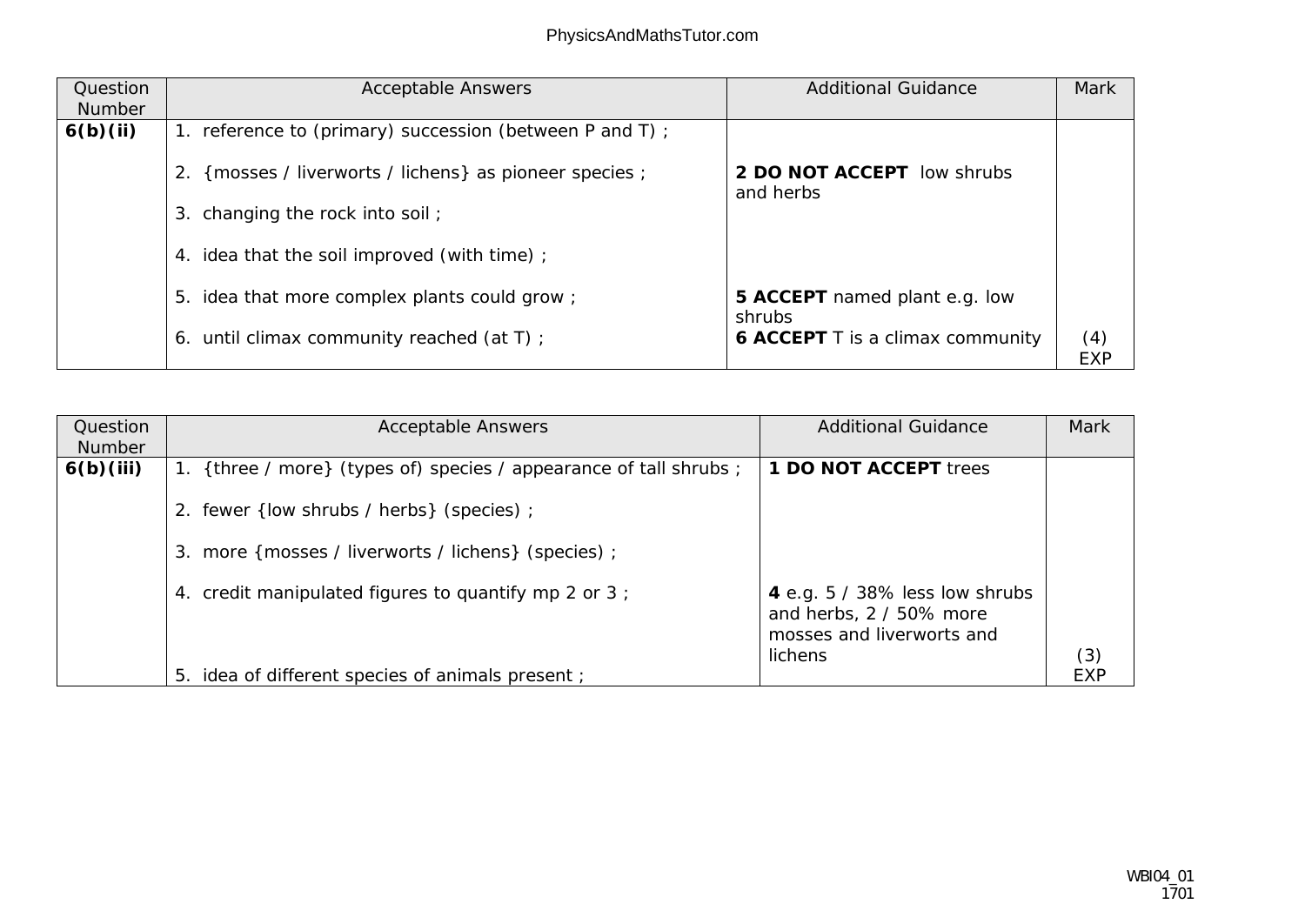| Question<br>Number | <b>Acceptable Answers</b>       | <b>Additional Guidance</b>                                                                          | Mark               |
|--------------------|---------------------------------|-----------------------------------------------------------------------------------------------------|--------------------|
| 7(a)               |                                 | Correct answer only with correct<br>units $= 2$ marks<br>Correct answer without units $= 1$<br>mark |                    |
|                    | 1. (width =) 40 (mm) / 4 (cm) ; | 1 ACCEPT $+/- 1$ (mm)                                                                               |                    |
|                    | 2. = 800 mm / 80 cm / 0.8 m;    | 2 If 39 mm given, width $= 78$ cm<br>If 41 mm given, width $= 82$ cm                                | (2)<br><b>GRAD</b> |

| Question<br>Number | <b>Acceptable Answers</b>                                                                                                            | <b>Additional Guidance</b>                                                                 | Mark       |
|--------------------|--------------------------------------------------------------------------------------------------------------------------------------|--------------------------------------------------------------------------------------------|------------|
| 7(b)               | 1. idea of {planting / using} several plants (of same species) ;                                                                     | 1 ACCEPT seeds                                                                             |            |
|                    | 2. idea of planting (several) different species ;                                                                                    |                                                                                            |            |
|                    | idea of planting at different distances;<br>3.                                                                                       | 3 ACCEPT idea of measuring<br>distance that plants are growing<br>from pre-existing bushes |            |
|                    | 4. idea of leaving plants to grow for a period of time;                                                                              |                                                                                            |            |
|                    | 5. indication of measurement of growth (of these plants);                                                                            | 5 e.g. germination, height,<br>length                                                      |            |
|                    | idea that the closest distance that plants {grow / are healthy<br>6.<br>$\ell$ eq} is the closest distance that they can be planted; |                                                                                            | (4)<br>EXP |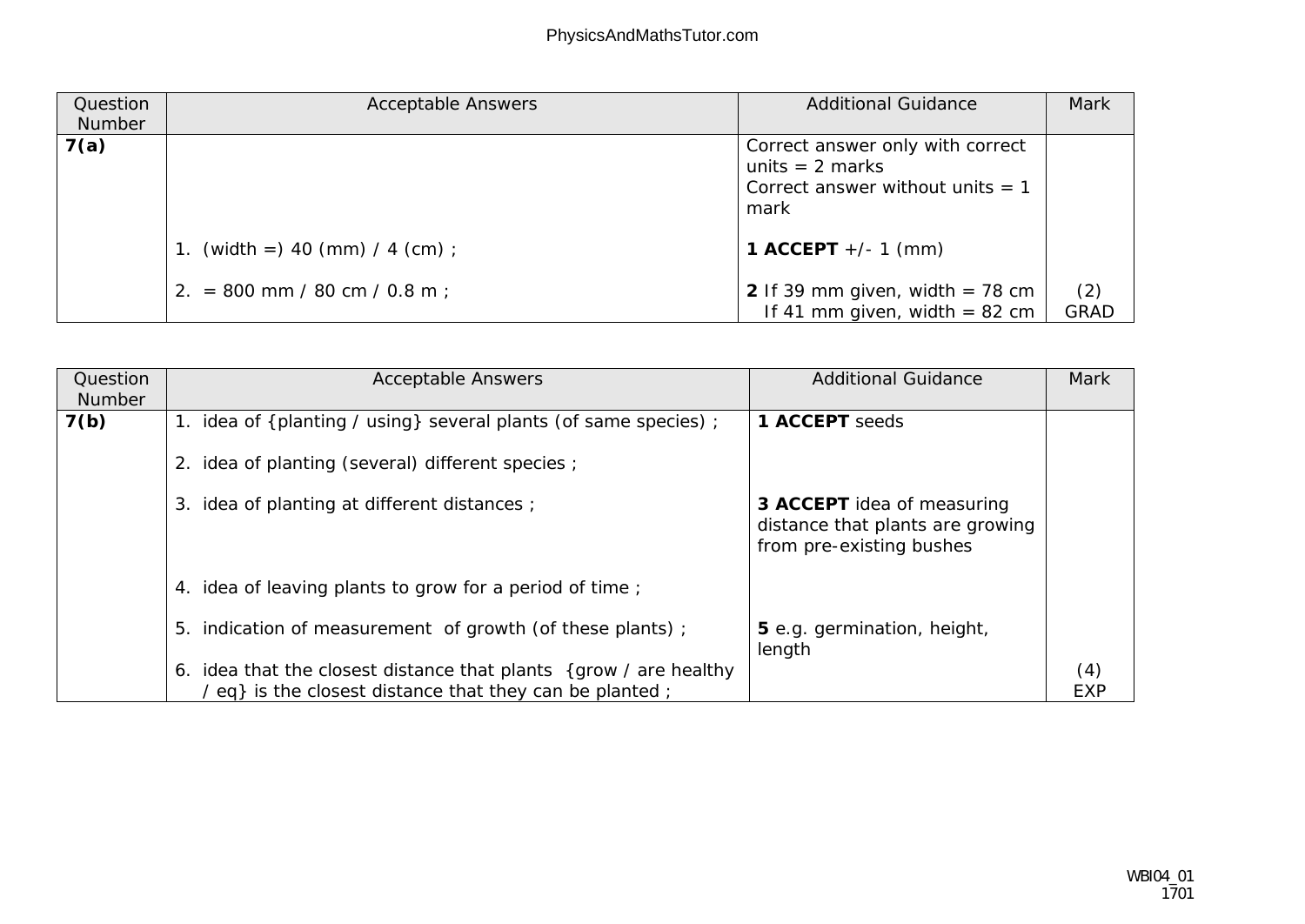| Question<br>Number | <b>Acceptable Answers</b>                                     | <b>Additional Guidance</b>                                                                          | Mark |
|--------------------|---------------------------------------------------------------|-----------------------------------------------------------------------------------------------------|------|
| 7(c)(i)            | Water availability:                                           |                                                                                                     |      |
|                    | 1. credit method of sampling soil;                            | 1 e.g. taking a soil sample,<br>pushing probe into the ground                                       |      |
|                    | 2. credit description of how water availability is determined | 2 e.g. heating the soil until dry<br>and recording mass loss (ignore<br>stated temperatures), using |      |
|                    | Light measurement:                                            | moisture meter                                                                                      |      |
|                    | 3. idea of using light { meter / probe / eq} ;                |                                                                                                     |      |
|                    | 4. held at {ground / plant} level ;                           |                                                                                                     | (4)  |

| Question<br>Number | <b>Acceptable Answers</b>                                                              | <b>Additional Guidance</b> | Mark |
|--------------------|----------------------------------------------------------------------------------------|----------------------------|------|
| 7(c)(ii)           | . idea that water reduced because the (rhododendron) bush's<br>roots have absorbed it; |                            |      |
|                    | idea that light reduced due to shading (by rhododendron);                              |                            | GRAL |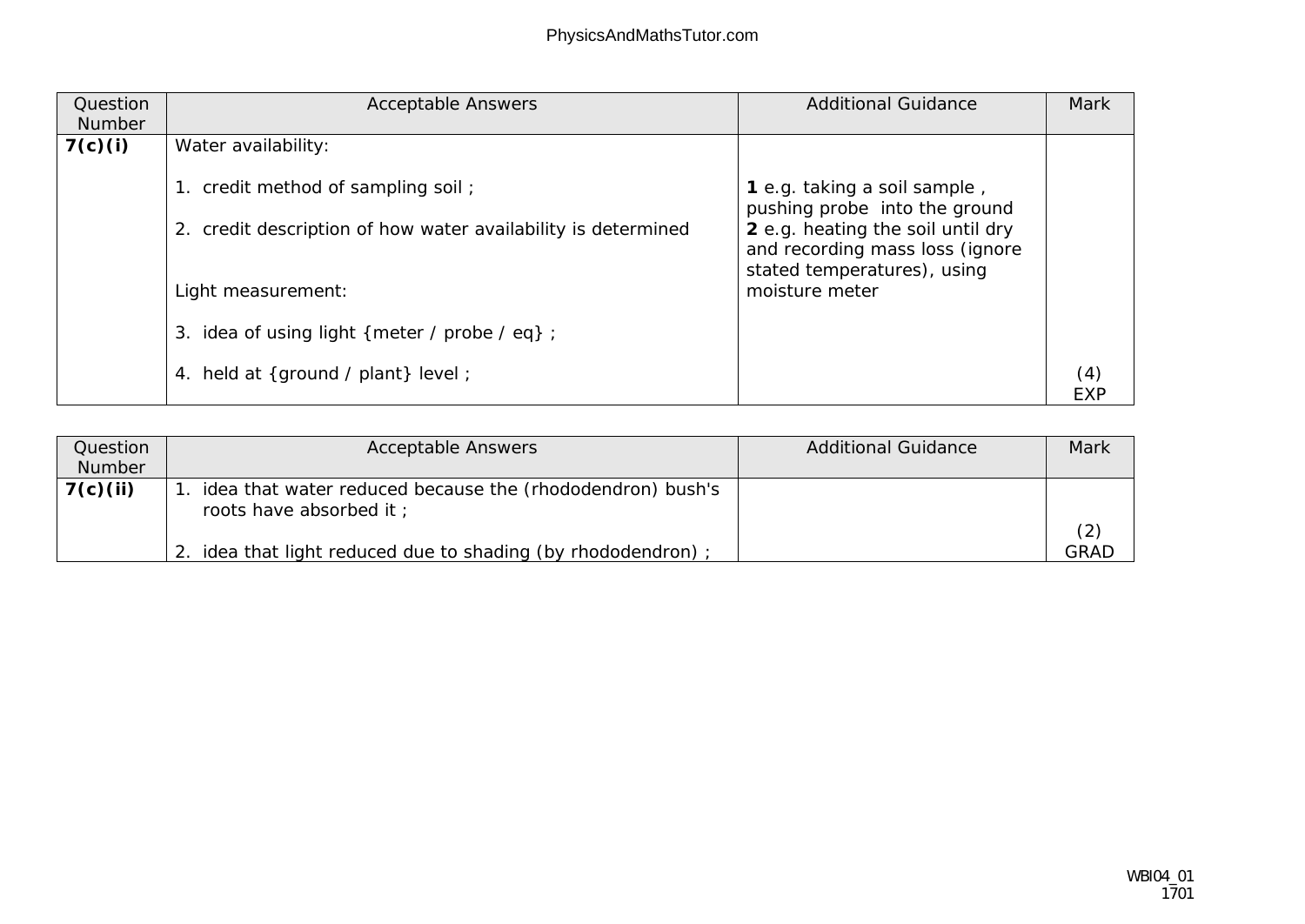| Question | <b>Acceptable Answers</b>            | <b>Additional Guidance</b>                                                           | Mark |
|----------|--------------------------------------|--------------------------------------------------------------------------------------|------|
| Number   |                                      |                                                                                      |      |
| 8(a)(i)  | avoid contamination (with DNA) / eq; | NB contamination with bacteria<br>is not acceptable<br>'wear gloves' without correct |      |
|          |                                      | reason is too vague<br>ACCEPT idea of labelling samples                              | GRAD |

| Question      | <b>Acceptable Answers</b>                                    | <b>Additional Guidance</b> | Mark       |
|---------------|--------------------------------------------------------------|----------------------------|------------|
| <b>Number</b> |                                                              |                            |            |
| 8(a)(ii)      | 1. idea that PCR increases the number of copies of the DNA ; | 1 ACCEPT 'amplifies DNA'   |            |
|               |                                                              |                            |            |
|               | 2. for (gel) electrophoresis;                                |                            | <b>EXP</b> |

| Question<br>Number | <b>Acceptable Answers</b>                                                                               | <b>Additional Guidance</b>                            | Mark              |
|--------------------|---------------------------------------------------------------------------------------------------------|-------------------------------------------------------|-------------------|
| 8(b)(i)            | 1. idea of comparing bands;<br>2. idea that each bear has unique {DNA / banding patterns};              |                                                       |                   |
|                    | 3. idea that the number of different banding patterns would<br>equate to the number of different bears; | 3 NB 'more patterns means more<br>bears' is too vague | (3)<br><b>EXP</b> |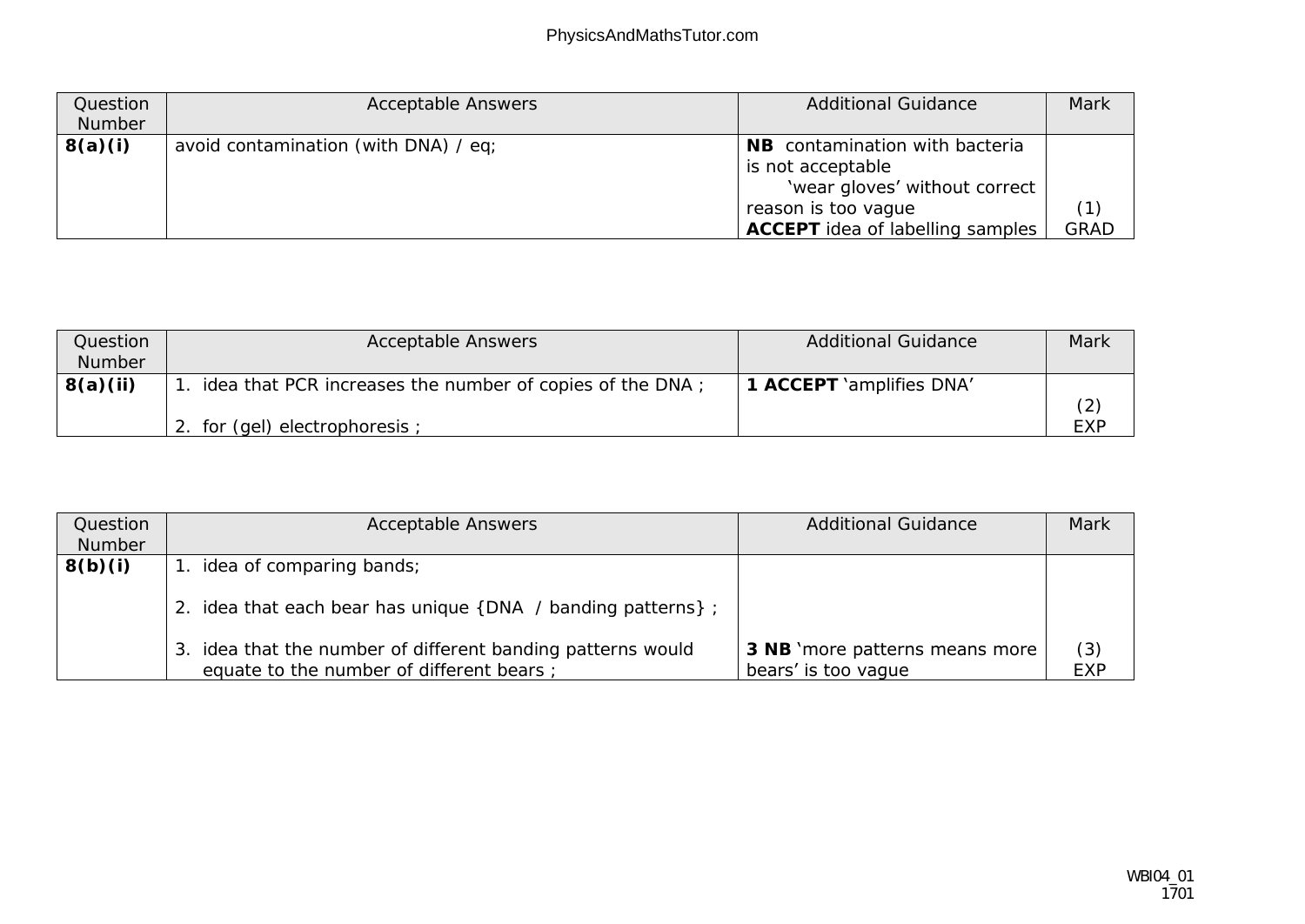| Question | <b>Acceptable Answers</b>                                       | <b>Additional Guidance</b> | Mark |
|----------|-----------------------------------------------------------------|----------------------------|------|
| Number   |                                                                 |                            |      |
| 8(b)(ii) | not all (fur) samples collected / not all bears have left fur   |                            |      |
|          | behind / presence of identical twin bears / bears may have died |                            |      |
|          | bears may have moved out of the area / bears may be             |                            |      |
|          | hibernating;                                                    |                            | GRAD |

| Question | <b>Acceptable Answers</b>              | <b>Additional Guidance</b>         | Mark               |
|----------|----------------------------------------|------------------------------------|--------------------|
| Number   |                                        |                                    |                    |
| 8(c)     | bear $3:$                              |                                    |                    |
|          | bands 2 and 3 had to come from father; | 2 DO NOT ACCEPT bands 1, 4<br>or 5 | (2)<br><b>GRAD</b> |